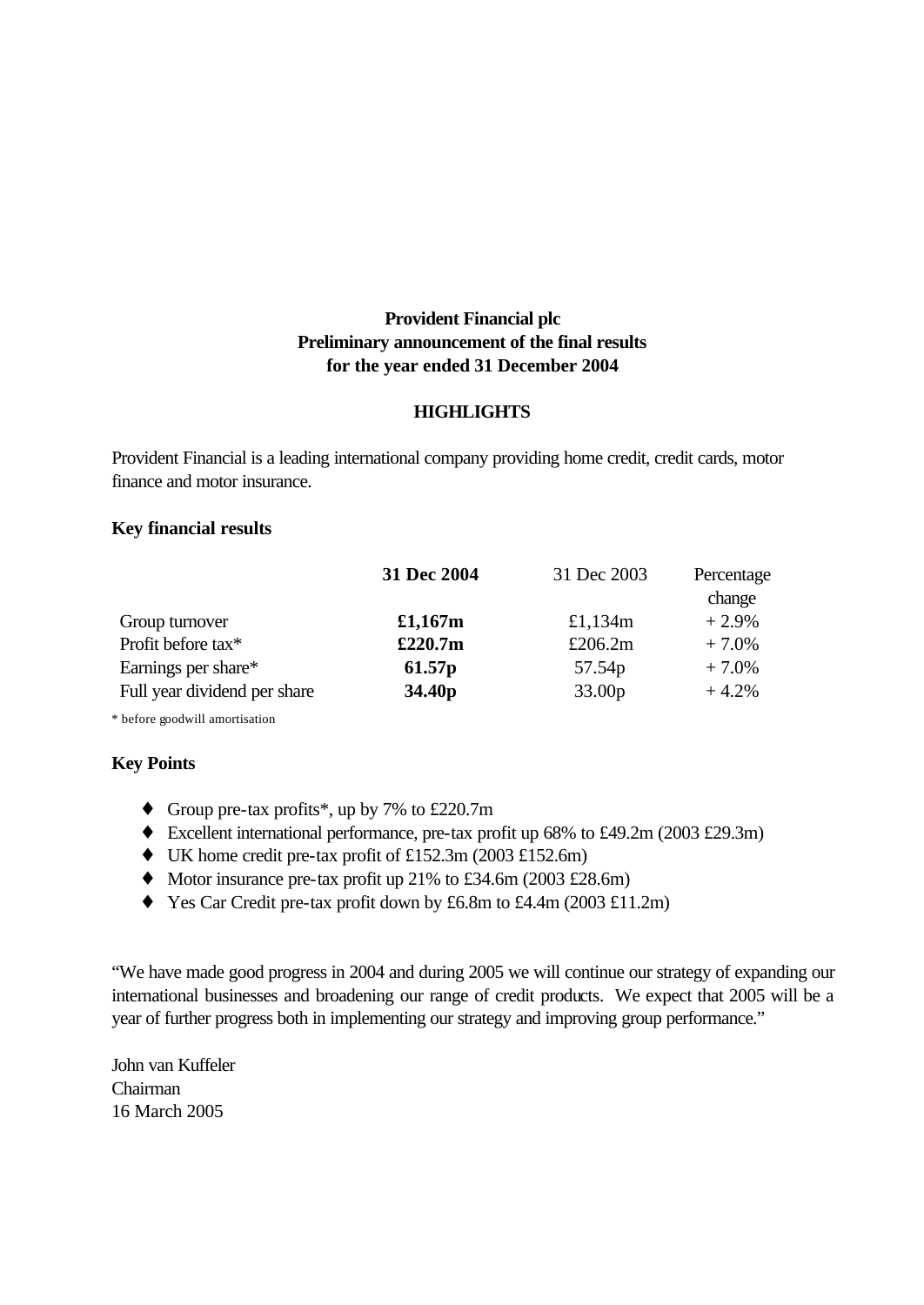| <b>Enquiries:</b>                    | <b>Today</b>  | <b>Thereafter</b> |
|--------------------------------------|---------------|-------------------|
| Media                                |               |                   |
| David Stevenson, Provident Financial | 020 7404 5959 | 01274 731111      |
| Kevin Byram, Brunswick               | 020 7396 5352 | 020 7396 5352     |
| Craig Breheny, Brunswick             | 020 7396 7429 | 020 7396 7429     |
|                                      |               |                   |
| <b>Investor Relations</b>            |               |                   |
| Helen Waggott, Provident Financial   | 020 7404 5959 | 01274 731111      |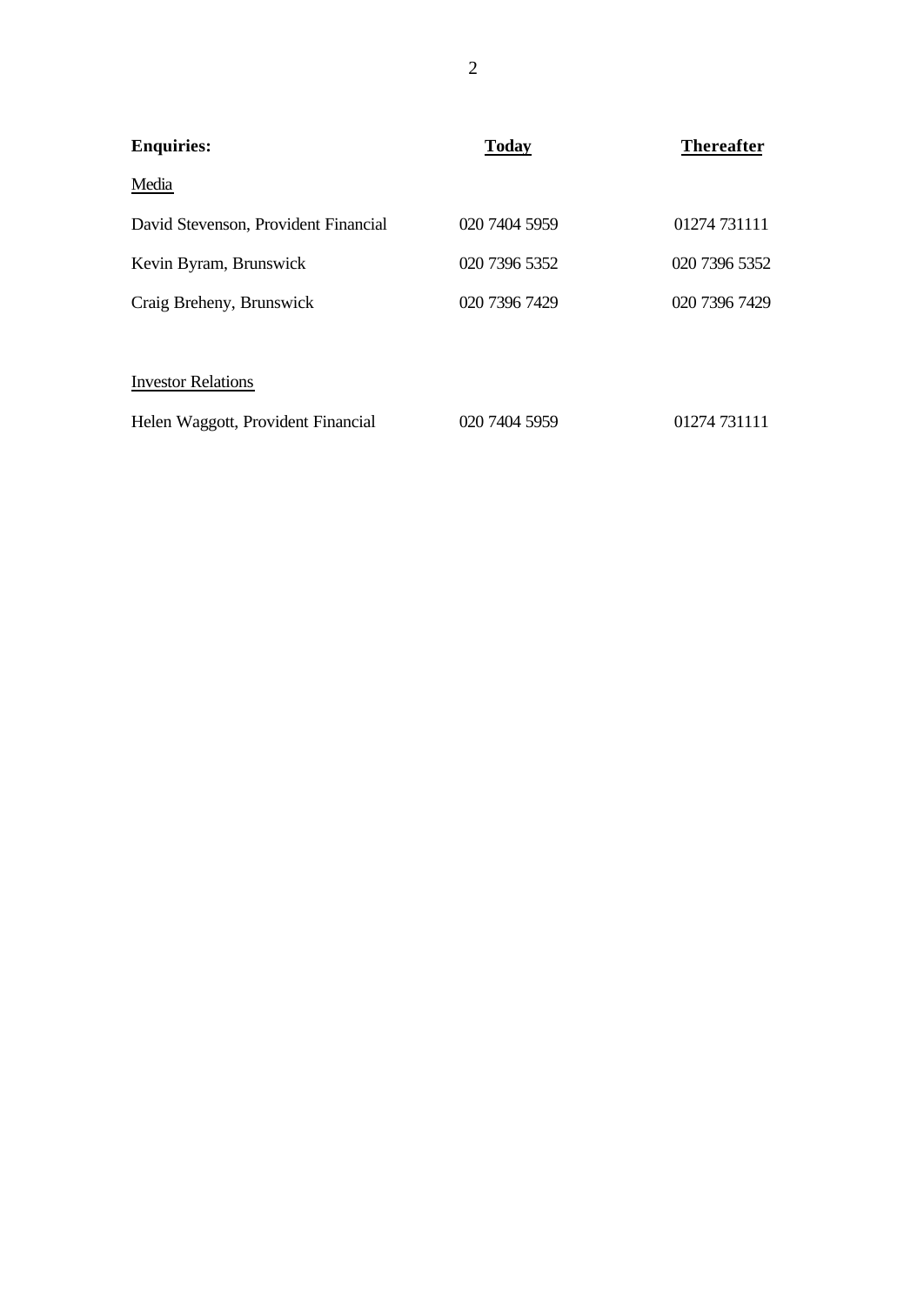### **Chairman's statement**

I am pleased to announce our results for 2004. Group turnover increased by 2.9% to £1.2 billion and customer receivables rose by 14.7% to £1.3 billion. Before goodwill amortisation, profit before tax increased by 7.0% to £220.7 million (2003 £206.2 million) and earnings per share increased by 7.0% to 61.57p (2003 57.54p). After goodwill amortisation, profit before tax increased by 7.0% to £216.1 million (2003 £201.9 million) and earnings per share increased by 7.0% to 59.74p (2003 55.84p). The directors recommend a final dividend of 20.75p (2003 19.90p), giving a total dividend for the year of 34.40p per share (2003 33.00p), an increase of 4.2% for the year.

### **Operations**

### **UK consumer credit division**

# **UK home credit**

Conditions in the UK home credit sector continue to be challenging with increased competition, particularly from credit card providers. This reflects an increased involvement in near and sub-prime credit markets by some mainstream credit providers together with wider access to credit products by home credit customers who have seen increasing household incomes during recent years. Our response has been to recruit and retain profitable customers, to identify and withdraw from unprofitable recruitment channels and to manage costs tightly.

During 2004 customer numbers fell by 4.7% to 1.53 million. About half of this reduction resulted from our withdrawal from unprofitable recruitment channels and the other half from the more competitive market. Credit issued for the year reduced by 2.4%. This was less than we had expected because lending during the Christmas period was strong with credit issued for December up by 2.7% on the previous year. Collections for the year decreased by 1.5% to £1,300 million and turnover reduced by 1.0% to £490.5 million. Costs were managed carefully and, as a result, reduced by 1.2% to £251.8 million. Credit quality was stable with bad debt as a percentage of credit issued at 9.7% (2003 9.6%) and bad debt costs decreased by 1.8% to £86.4 million. Profit before tax was little changed, at £152.3 million (2003 £152.6 million).

# **Yes Car Credit**

Yes Car Credit had a tough year in 2004 with increased competition from new entrants into its market combined with difficult trading conditions in the used car credit market which reported volumes down by 6% for the year. For the year as a whole, Yes Car Credit performed better than the market with unit sales volumes down by 1.5% to 37,319 units (2003 37,892). However, during the second half of the year Yes Car Credit lost market share with unit sales falling by 16% compared with an 8% fall in the market. Although we increased advertising and expanded our network of branches to 29, this performance was well below our expectations. Net receivables increased by 16% to £294 million at 31 December 2004, although average net receivables were up by 32% to £282 million reflecting the impact of strong growth in the final quarter of the previous year.

Despite the fall in vehicle sales, turnover in 2004 increased by 4.7% to £281.8 million helped by increased contribution from both finance and insurance commission revenues, reflecting business written in previous years. The increased contribution from these revenue streams also benefited gross profit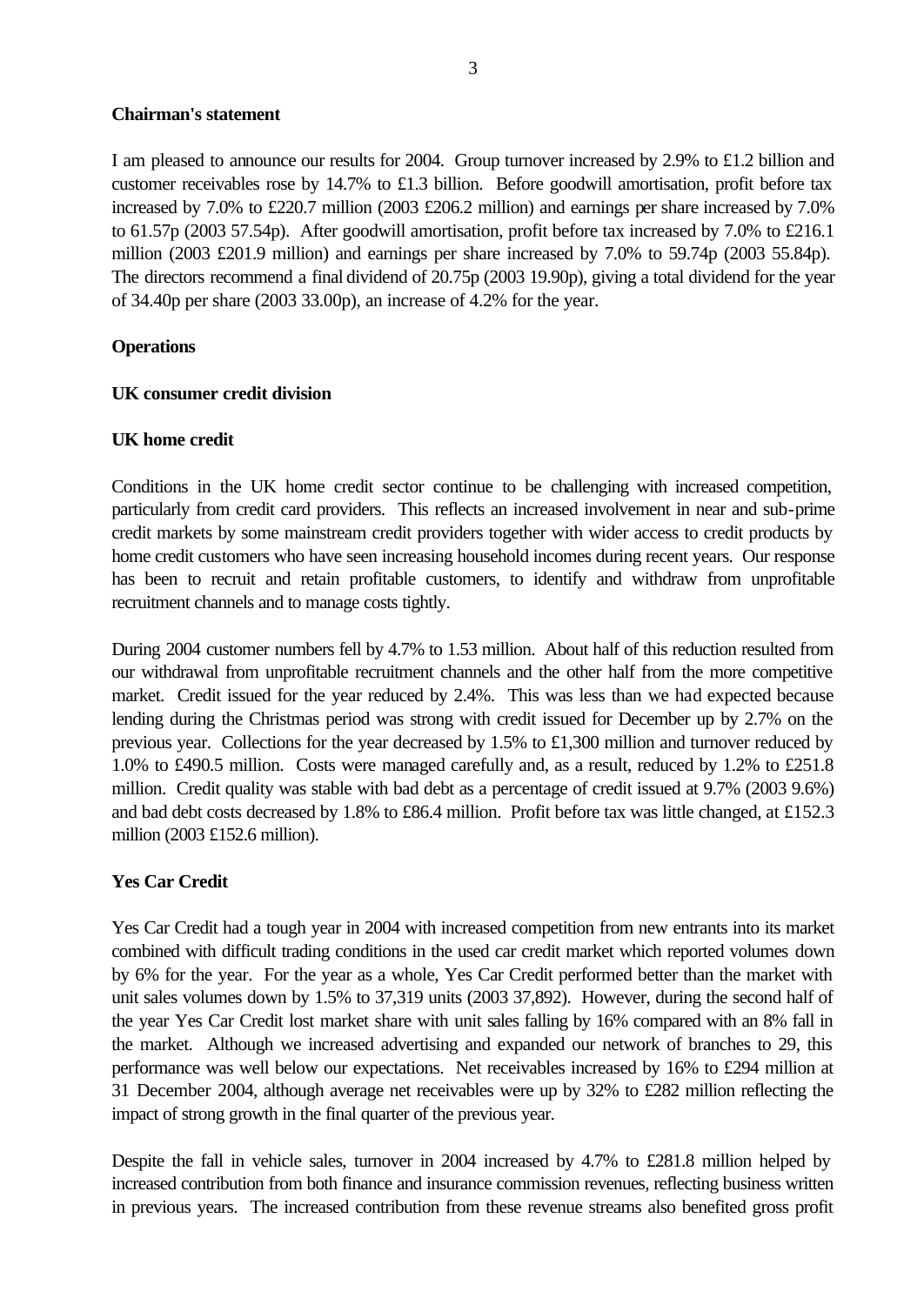which increased by 12.8% to £126.5 million. However, operating costs increased faster than gross profit, rising 17.3% to £79.2 million, because of the enlarged branch network and increased advertising spend. In addition, whilst bad debt costs as a percentage of average net receivables at December 2004 was steady at 15.2% (December 2003 15.7%), bad debt costs increased by 28.2% to £42.9 million, driven by the strong growth during 2004 in average net receivables. Profit before tax reduced by £6.8 million to £4.4 million (2003 £11.2 million).

# **Vanquis Bank**

Vanquis Bank was established in February 2003 and has conducted a market test of credit cards tailored to the requirements of UK customers needing cards with small credit limits. A range of offers to new and existing customers delivered by direct marketing and through home credit agents was tested throughout 2003 and 2004. The collection of repayments by remote channels such as direct debit and by home credit agents was also tested. The market test provided clear evidence of a profitable market opportunity for a differentiated credit card offer.

At 31 December 2004, 76,000 cards were in issue with net customer receivables of £26.1 million. The loss before tax for 2004 was £8.7 million (2003 loss of £6.7 million).

# **International division**

*Percentage growth figures for credit issued, collections and turnover are calculated after restating prior year figures at the current year average exchange rate in order to present a like-for-like comparison.*

The international division has once again produced excellent results. Customer numbers increased by 25% to 1.6 million and now exceed the number of customers in our UK home credit business. Credit issued increased by 25% to £437 million, and turnover rose by 27% to £235 million. Profit before tax increased by 68% to £49.2 million (2003 £29.3 million).

### **Poland**

Poland, our largest international business, performed exceptionally well. Customer numbers increased by 16% to 941,000; credit issued by 11% to £241.1 million; collections by 12% to £326.0 million; and turnover by 13% to £138.6 million. Bad debt as a percentage of credit issued was 10.5% for 2004 (2003 10.8%). Profit before tax increased strongly, up 34% to £44.4 million (2003 £33.1 million).

# **Czech Republic**

Our Czech operation grew customer numbers and credit issued more slowly but produced good profit growth. Customer numbers rose by 3% to 230,000 and credit issued was up by 6% to £77.4 million. Collections increased by 7% to £106.8 million and turnover increased by 7% to £41.2 million. Credit quality improved with bad debt as a percentage of credit issued for 2004 at 9.7% (2003 11.0%). Profit before tax increased by 13.6% to £10.0 million (2003 £8.8 million).

### **Hungary**

Hungary achieved very rapid growth in 2004 and reported its maiden full year profit of £6.4 million, a year ahead of plan. Customer numbers rose by 76% to 251,000 and credit issued increased by 91% to £87.2 million. Collections were up by 130% to £99.0 million and turnover increased by 133% to £42.7 million. Credit quality continues to be satisfactory and because of the growing maturity of the loan book we were able to replace the general bad debt provision, set at 8% of credit issued in prior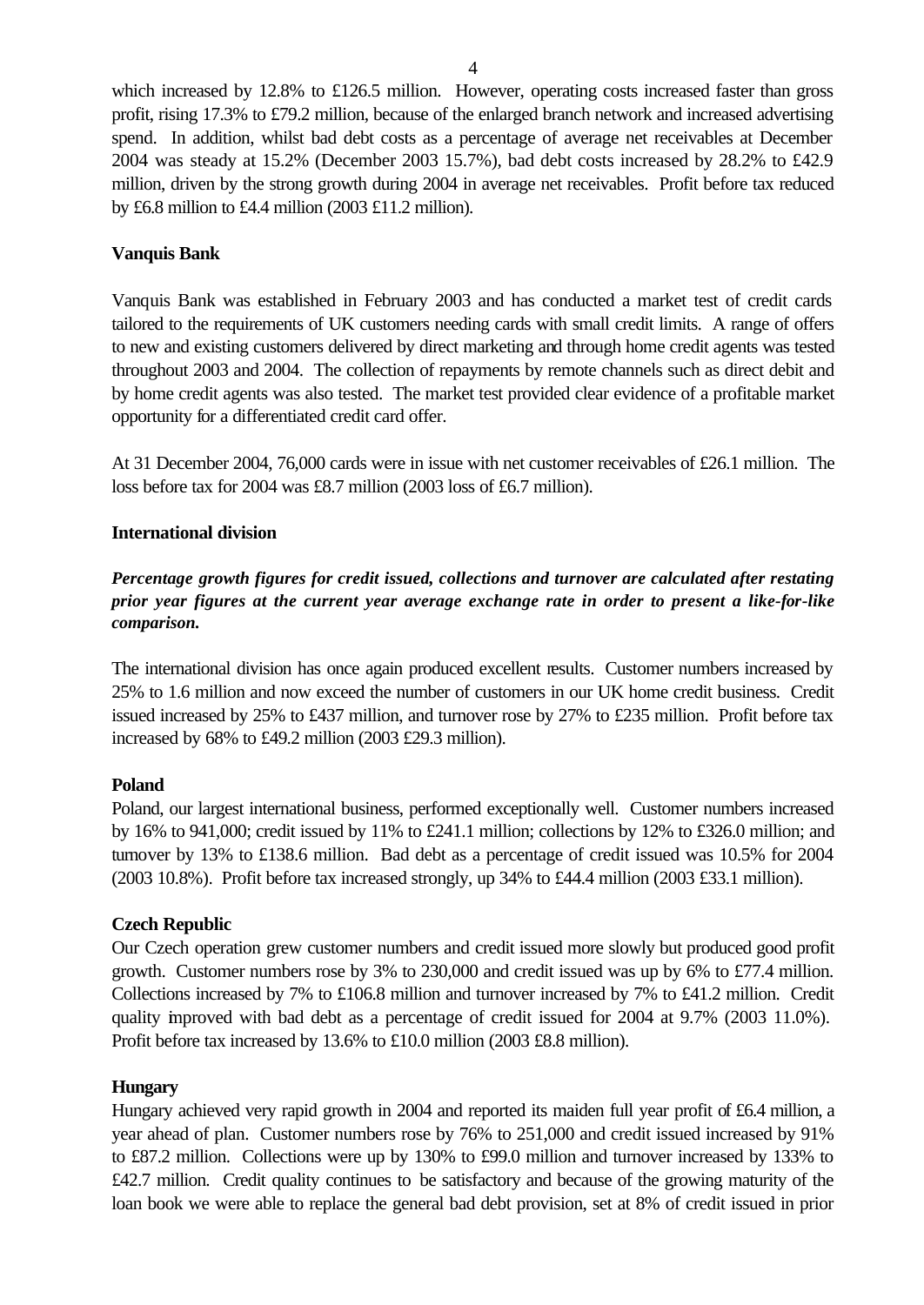years, with a specific provision. The release of surplus provisions from prior years benefited profit for the year by £2.0 million. Profit before tax increased by £8.3 million, turning a loss of £1.9 million in 2003 to a profit of £6.4 million for 2004.

#### **Slovakia**

Slovakia also produced strong growth during 2004 and, following a loss in the first half of the year of £0.9 million, reported a maiden second half profit of £0.4 million. Customer numbers rose by 64% to 102,000 and credit issued increased by 83% to £27.2 million. Collections were up by 82% to £26.8 million and turnover increased by 86% to £11.0 million. Credit quality is satisfactory with bad debt as a percentage of credit issued being 8.8% for 2004 (2003 8.0%). As in Hungary, we have based the 2004 bad debt charge on a specific provision rather than the general provision made in earlier years. The release of surplus provisions from prior years benefited the results by £0.4 million in 2004. The business reported a loss before tax for 2004 of £0.5 million, a significant improvement on the loss of £1.6 million for 2003.

#### **Mexico**

Our pilot operation launched in Mexico in August 2003 has performed well. At the end of December 2004 it operated from four branches in the Puebla area, had 35,000 customers (2003 3,000) and net customer receivables of £2.2 million. Credit quality is good and the performance of the Mexican business is similar to that of the central European businesses at the same stage of their development. The loss for the year was, as expected, £2.2 million (2003 loss of £1.2 million).

#### **Motor insurance division**

The UK motor insurance market remained competitive during 2004 and average premiums continued to fall, with average market rates down by approximately 3.5%. We maintained our policy of pricing for an adequate return on equity and so held our premium rates in the first half of the year but were able to reduce them by 5% in the middle of the year in response to lower than expected claims cost inflation. Policyholder numbers fell by 14.7% during the year to 501,000 but stabilised in the second half following the mid-year premium reductions. Gross written premiums reduced by 13% to £164.8 million, broadly in line with the fall in the number of policyholders, and gross earned premiums fell by 22% to £168.9 million. Costs were sharply reduced in 2004 in line with the reduced revenues and this, together with lower claims costs, resulted in an increase in underwriting profit to £11.3 million (2003 £4.0 million). Income earned on the investment fund, held to meet the cost of future claims, was £23.3 million (2003 £24.6 million). Profit before tax increased by 21% to £34.6 million (2003 £28.6 million).

#### **Regulatory developments**

Following a super-complaint in the summer of 2004 from the National Consumer Council (NCC) to the Office of Fair Trading (OFT) under the Enterprise Act 2002 regarding the competitiveness of the UK home credit industry, the OFT conducted a short, 90-day investigation. This culminated in the decision by the OFT in December 2004, to refer the supply of home credit to the Competition Commission for further investigation on the grounds that it suspects there are features of the market that prevent, restrict, or distort competition. We do not agree with the OFT's conclusions and have set out our reasons in an initial submission to the Competition Commission. This is available on our website. The Competition Commission inquiry is scheduled to publish an "Emerging Thinking" document in September 2005 and "Provisional Findings" in December 2005. The inquiry is expected to conclude by April 2006.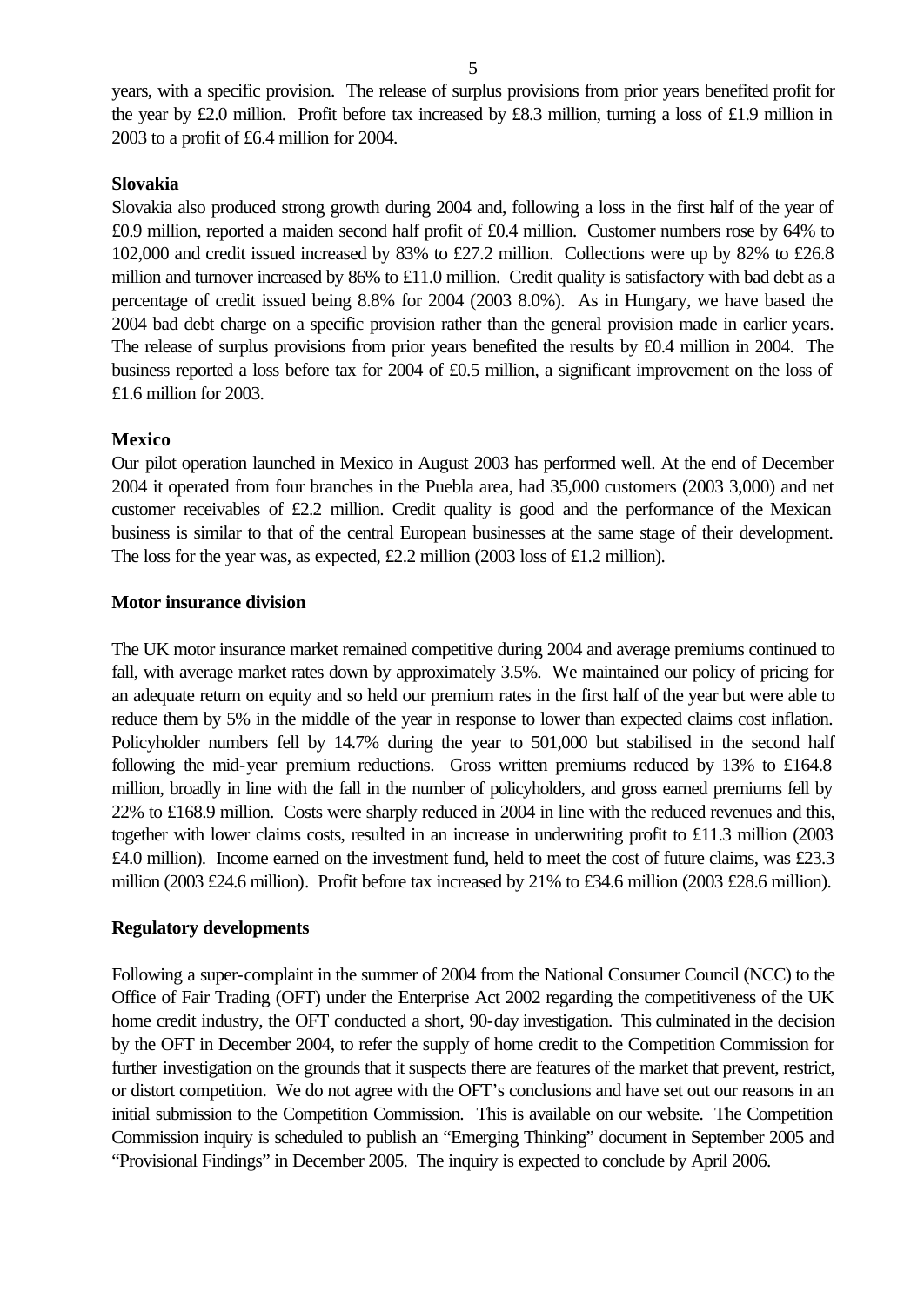In Poland, a minority party proposal for an interest rate ceiling was submitted to the Polish parliament in June 2004 and, following a procedural first reading in July, has been subject to scrutiny by a parliamentary sub-committee. The Polish government and the central bank oppose the rate ceiling proposal. Alongside other financial institutions, we continue to make it clear that such a measure is not in the interests of consumers.

The UK Consumer Credit Bill, which amends the 1974 Consumer Credit Act, is currently being considered by the UK parliament and is expected to become law in April 2005. We welcome this bill which is designed to protect consumers and create a fairer, more competitive credit market.

### **International Financial Reporting Standards**

In future the group will report its results under International Financial Reporting Standards (IFRS). To assist in understanding the impact on the group of the change to IFRS, we have provided with this preliminary announcement an unaudited pro forma 2004 profit and loss account and an unaudited pro forma statement of net assets as at 31 December 2004 prepared using IFRS. Profit before tax and goodwill amortisation for 2004 would have been reduced by the adoption of IFRS, down by 6.9% from £220.7 million (UK GAAP) to £205.5 million (IFRS). Profit before tax for 2004 would have been reduced by 4.9% from £216.1 million (UK GAAP) to £205.5 million (IFRS). Insurance division profits would have been unchanged and our UK home credit business would have been little affected, but profit before tax from our fast growing international division would have reduced by £9.4 million to £39.8 million, because of the requirement for slower revenue recognition and earlier recognition of bad debt under IFRS. Similarly, at Yes Car Credit, a combination of the requirement for slower revenue recognition and earlier bad debt provisioning would have reduced profit by £7.1 million, turning a profit of £4.4 million into a loss of £2.7 million. It is important to note that cash flows are unchanged and the majority of the reduction in group profits relates to the timing of recognition of revenue and bad debt charge and does not imply a reduction in the underlying profitability of our credit agreements or credit quality. Net assets are reduced by £111.4 million from £525.5 million (UK GAAP) to £414.1 million (IFRS), largely as a result of changes to the accounting for defined benefit pension funds.

The revenue we earn from our home credit loan agreements is fixed at the outset and no further charges are levied in the event that a customer misses repayments and takes longer than agreed to repay the loan. Customers value this flexible approach and many repay our loans over a longer period than that contracted. IFRS requires that we continue to accrue revenue at the effective interest rate of the loan agreement over the full period a loan is outstanding with the result that more revenue is recognised than we are contractually entitled to collect. Since this additional revenue is not collectable, it is immediately matched by the creation of an impairment provision. The result is an overstatement of both turnover and the impairment charge under IFRS. Consequently we will continue to disclose bad debt charge as a percentage of credit issued (as calculated under UK GAAP) for our home credit businesses as the most meaningful measure of credit quality.

The reduction in group earnings under IFRS would have reduced dividend cover in 2004 to 1.66 times, which is slightly below our target of approximately 1.75 times. Nonetheless, we intend to continue to pursue our progressive dividend policy but gradually, over time, to rebuild cover to approximately 1.75 times.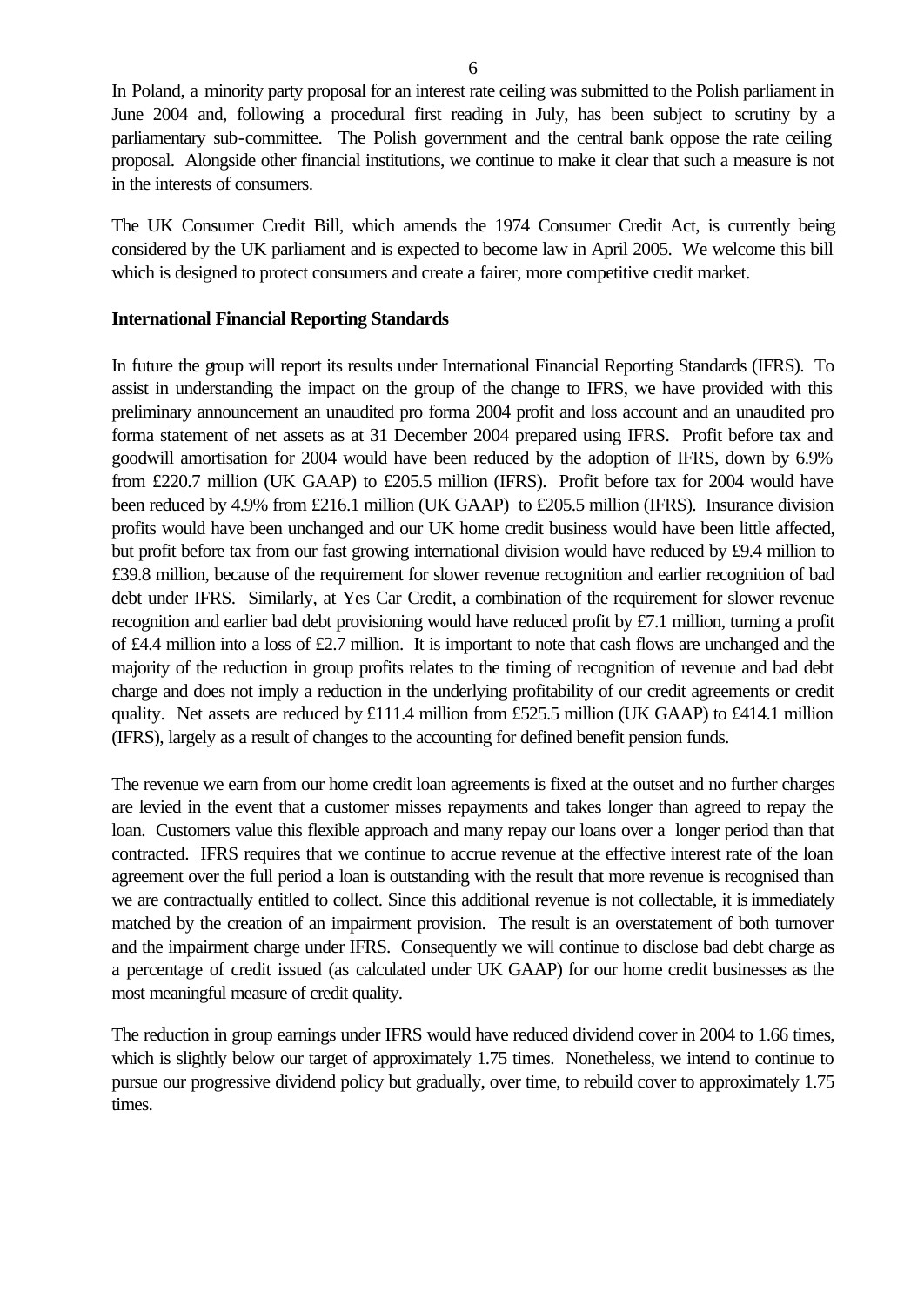### **Prospects**

The guidance which follows is based upon IFRS and is relative to the IFRS results for 2004 included in this announcement.

### **UK home credit**

The UK home credit sector is expected to continue to face increasing competition from other small sum credit products, particularly credit cards. Customer numbers are expected to reduce in 2005 but credit issued per customer is likely to increase as a result of better marketing to lower risk customer segments. Overhead costs will be tightly managed and credit quality is expected to be stable. Overall, we expect profits will fall a little in 2005 and may reduce further in subsequent years if current market conditions persist.

# **Yes Car Credit**

We expect that the tough trading conditions in the used car credit market seen in 2004 will continue into 2005. We will respond to this by making a number of changes to improve Yes Car Credit's business performance, including a further strengthening of the management team, improving the effectiveness of marketing and making reductions to the cost base, including closing two branches. These changes will take time to have an effect and so we expect the performance from the business in 2005 to be similar to that in 2004 (IFRS loss of £2.7 million).

# **Vanquis Bank**

In December 2004 we announced our intention of bringing Vanquis Bank to operational scale during 2005. We will actively market credit card products to new and existing customers both by direct mail and through our agent network. We believe the combination of the remote recruitment and customer servicing skills of Vanquis Bank with the reach, knowledge and capabilities of our UK home credit business will allow us to establish and grow a distinctive and profitable credit card business. We aim to grow in a measured way and to add about 100,000 card holders during 2005. We expect that the cost of customer acquisition and early credit losses will result in start-up losses of about £14 million in 2005. We estimate the business will reach breakeven with a portfolio of about 250,000 card holders and our aim is to reach this position during 2006. As a result, we expect substantially reduced losses in 2006 and profits thereafter.

### **International division**

We continue to see excellent prospects for growth from our international division with Poland and Hungary expected to be the major contributors.

The pilot in Mexico has proved successful and so during 2005 we will begin to extend our geographic coverage. Mexico is a large potential market. In the long term we estimate the market should support three million home credit customers yielding an annual profit per customer of about £20. We will adopt a phased, regional approach to geographic expansion, starting in 2005 in the Puebla-Veracruz region. The rate at which further regions are opened will depend on the performance of this region and also the rate at which we are able to develop local management resources. At this early stage it is envisaged that we will open one new region each year. Start-up losses in Mexico of about £5-£6 million are expected in 2005.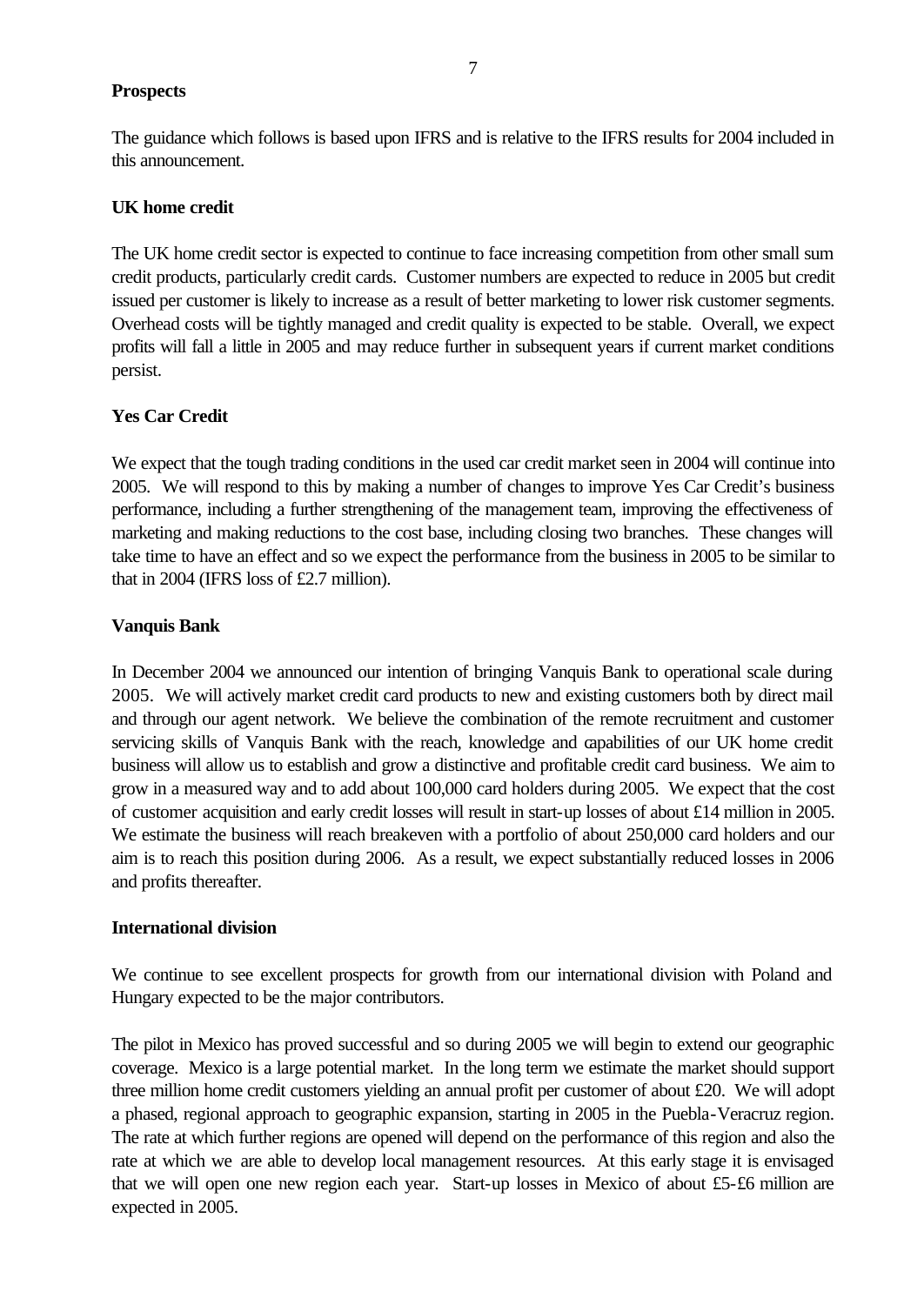During 2005, we will focus on developing Mexico but plan to open in a new country in 2006.

Overall, we expect that the international division in 2005 will continue to deliver strong growth and excellent results.

### **Motor insurance division**

The motor insurance division is expected to have another good year in 2005 benefiting from favourable trends in claims costs.

# **Group outlook**

During 2005 we will continue our strategy of expanding our international businesses and broadening our range of credit products. In 2005, we will make a substantial investment, £20 million, in start-up losses to develop the new credit card business in the UK and expand home credit in Mexico. We believe that both initiatives will generate substantial shareholder value in the years to come. We expect that 2005 will be a year of further progress both in implementing our strategy and improving group performance.

John van Kuffeler Chairman 16 March 2005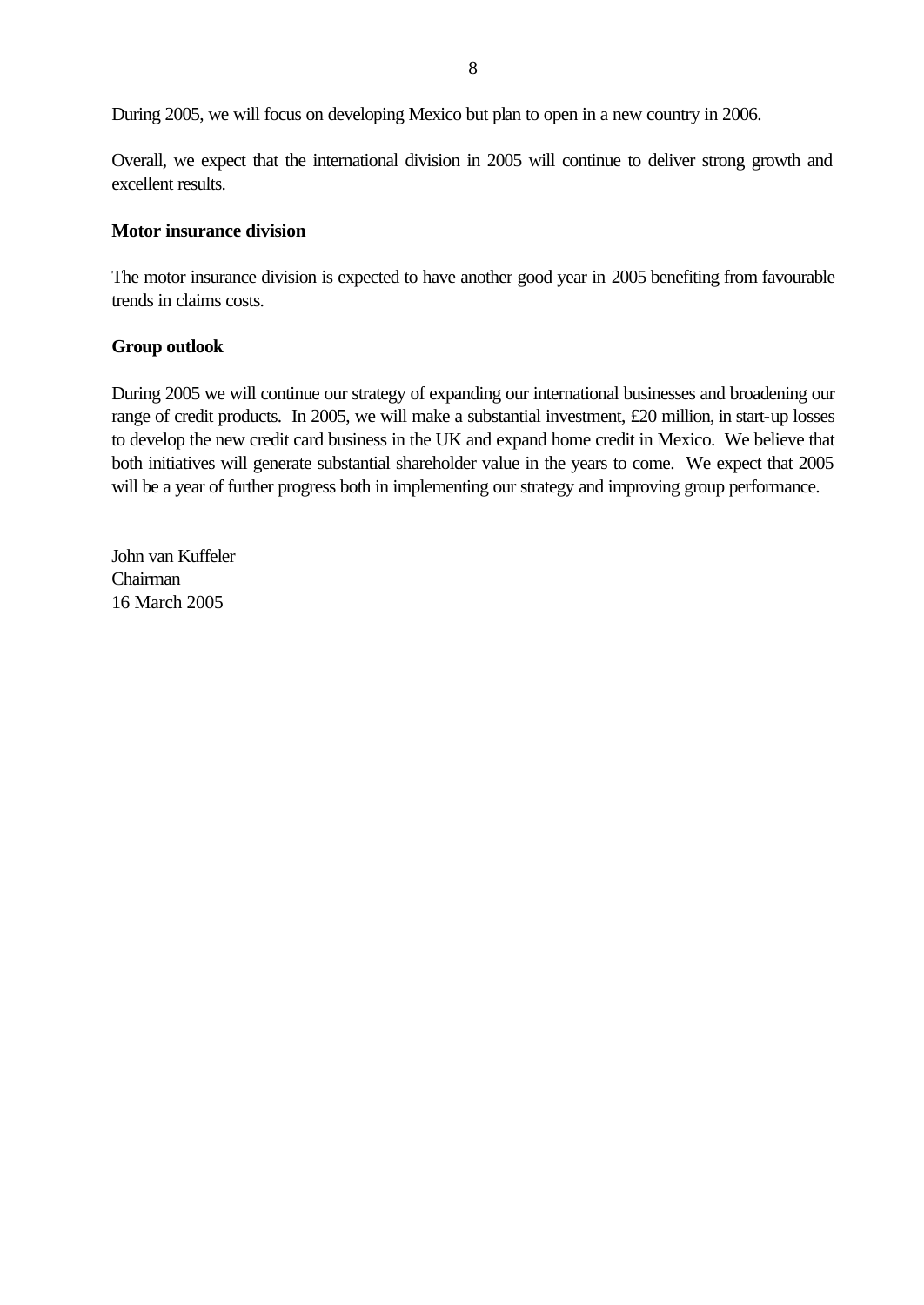# **Preliminary announcement of the final results for the year ended 31 December 2004**

# **Consolidated profit and loss account**

|                                                      | Unaudited          | Audited            |
|------------------------------------------------------|--------------------|--------------------|
|                                                      | 2004               | 2003               |
|                                                      | £m                 | $\pounds$ m        |
| <b>Turnover</b>                                      | 1,166.7            | 1,134.2            |
| Profit before taxation and goodwill amortisation     | 220.7              | 206.2              |
| Goodwill amortisation                                | (4.6)              | (4.3)              |
| <b>Profit before taxation</b>                        | 216.1              | 201.9              |
| <b>Taxation</b>                                      | (64.7)             | (60.8)             |
| <b>Profit after taxation</b>                         | 151.4              | 141.1              |
| Dividends (note 3)                                   | (87.3)             | (83.4)             |
| Retained profit for the year (note 6)                | 64.1               | 57.7               |
| Earnings per share (note 4)                          |                    |                    |
| - Basic                                              | 59.74p             | 55.84p             |
| - Adjusted                                           | 61.57p             | 57.54p             |
| - Diluted                                            | 59.47 <sub>p</sub> | 55.68p             |
| Dividend per share to ordinary shareholders (note 3) |                    |                    |
| a) Interim – paid                                    | 13.65p             | 13.10 <sub>p</sub> |
| b) Final $-$ proposed                                | 20.75p             | 19.90p             |
| Total ordinary dividend                              | 34.40 <sub>p</sub> | 33.00p             |

There is no material difference between the reported profit before taxation and the retained profit shown above and their historical cost equivalents in the current or prior year.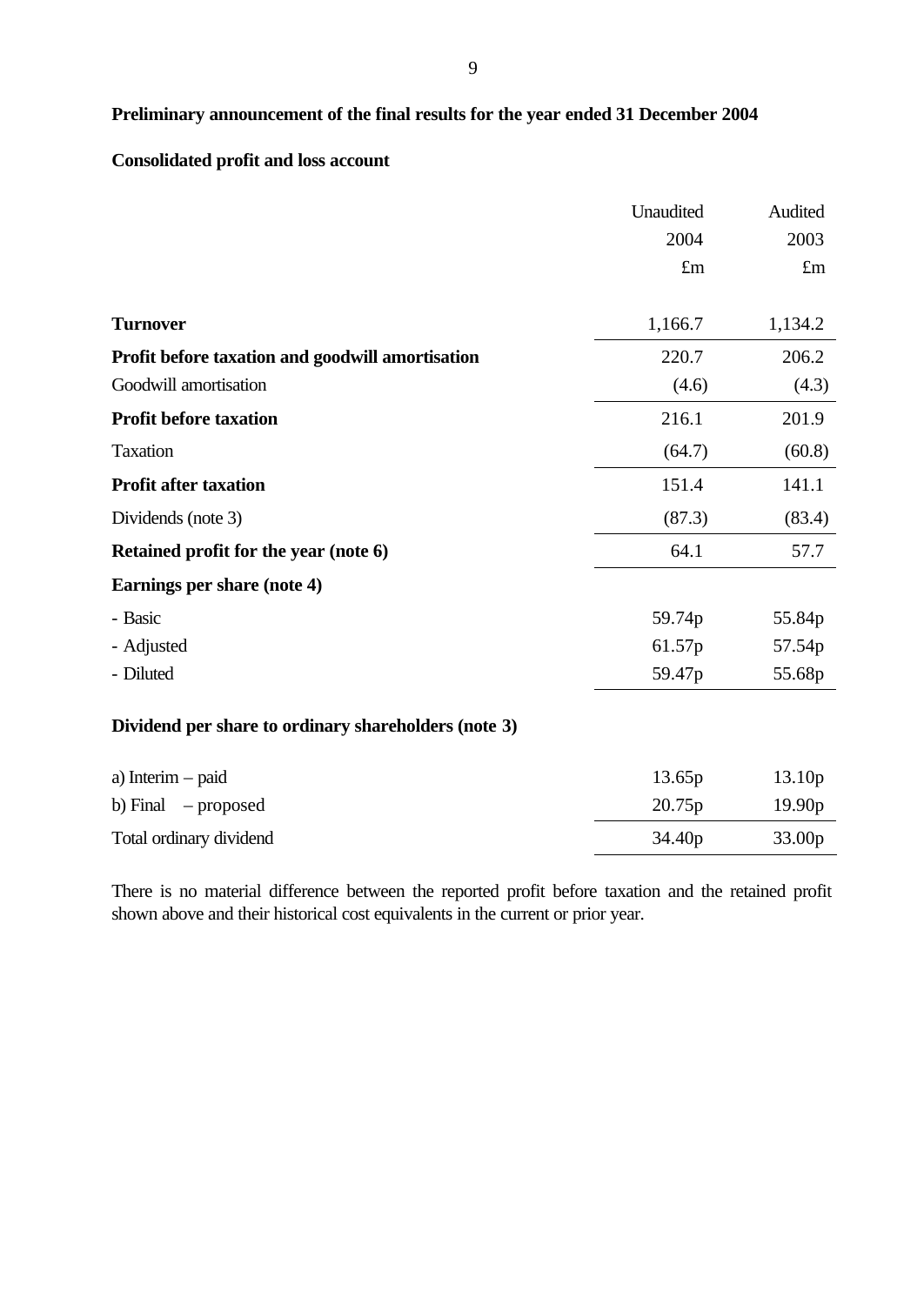# **Segmental reporting**

# **Analyses of turnover and profit before taxation by class of business are set out below:**

|                                                                  |             | Turnover    | Profit before taxation |             |
|------------------------------------------------------------------|-------------|-------------|------------------------|-------------|
|                                                                  | 2004        | 2003        | 2004                   | 2003        |
|                                                                  | $\pounds$ m | $\pounds$ m | $\pounds$ m            | $\pounds$ m |
| UK home credit                                                   | 490.5       | 495.6       | 152.3                  | 152.6       |
| Yes Car Credit                                                   | 281.8       | 269.2       | 4.4                    | 11.2        |
| Vanquis Bank                                                     | 6.7         | 1.3         | (8.7)                  | (6.7)       |
| UK consumer credit                                               | 779.0       | 766.1       | 148.0                  | 157.1       |
| International                                                    | 235.0       | 191.4       | 49.2                   | 29.3        |
| Motor insurance                                                  | 152.7       | 176.7       | 34.6                   | 28.6        |
|                                                                  | 1,166.7     | 1,134.2     | 231.8                  | 215.0       |
| Central                                                          |             |             | (11.1)                 | (8.8)       |
| Turnover and profit before taxation<br>and goodwill amortisation | 1,166.7     | 1,134.2     | 220.7                  | 206.2       |
| Goodwill amortisation*                                           |             |             | (4.6)                  | (4.3)       |
| Turnover and profit before taxation                              | 1,166.7     | 1,134.2     | 216.1                  | 201.9       |

\* Goodwill amortisation in 2004 includes £4.4 million in respect of Yes Car Credit (2003 £4.1 million) and £0.2 million in respect of UK home credit (2003 £0.2 million).

Turnover between segments is not material. Analyses by class of business are based on the group's divisional structure.

The international profit before taxation comprises:

|                              | 2004        | 2003        |
|------------------------------|-------------|-------------|
|                              | $\pounds$ m | $\pounds$ m |
|                              |             |             |
| Poland                       | 44.4        | 33.1        |
| Czech Republic               | 10.0        | 8.8         |
| Hungary                      | 6.4         | (1.9)       |
| Slovakia                     | (0.5)       | (1.6)       |
| Mexico                       | (2.2)       | (1.2)       |
| Central divisional overheads | (8.9)       | (7.9)       |
| Profit before taxation       | 49.2        | 29.3        |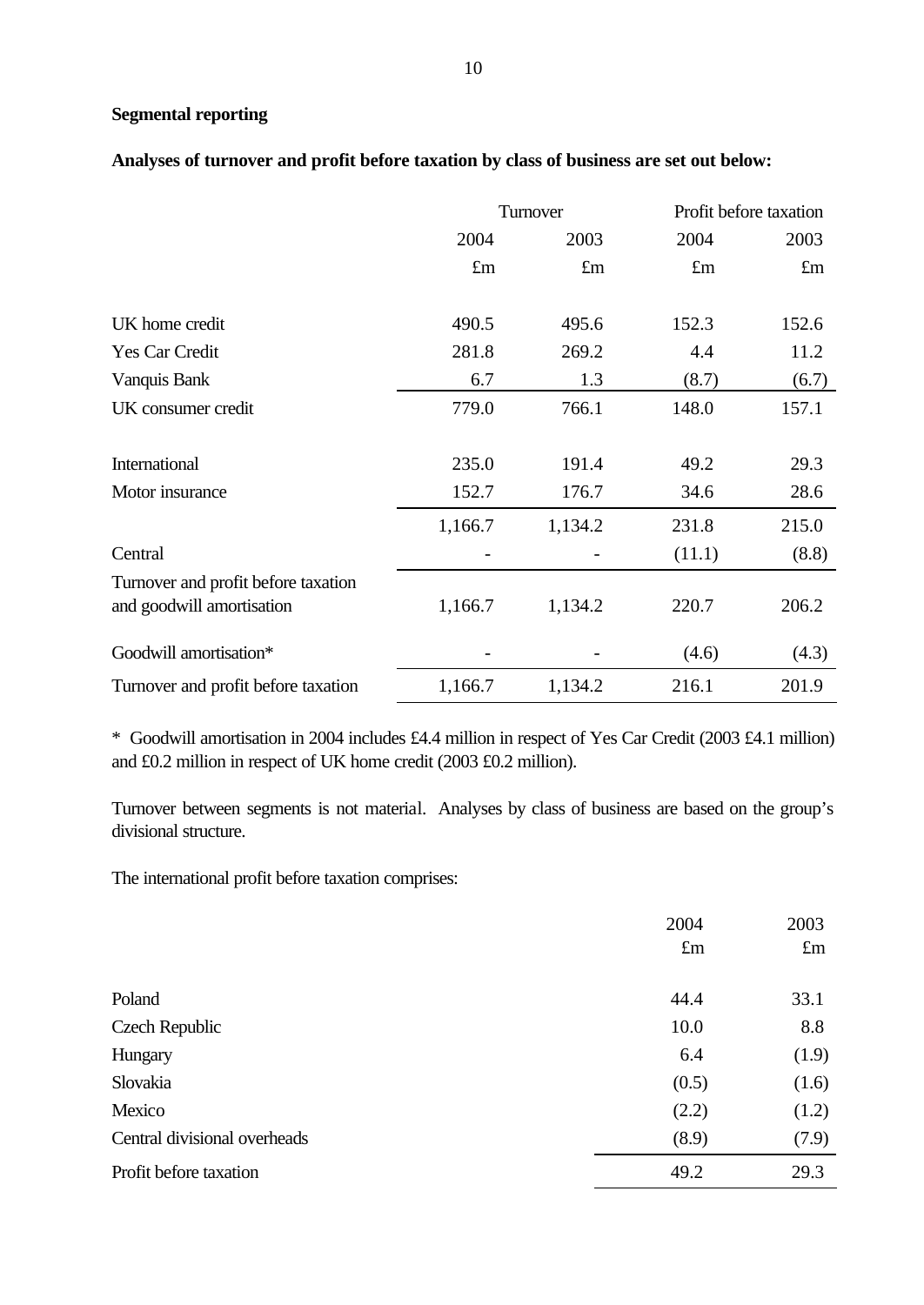# **Consolidated balance sheet**

|                                                          | Unaudited | Audited      |
|----------------------------------------------------------|-----------|--------------|
|                                                          | as at 31  | as at 31     |
|                                                          | December  | December     |
|                                                          | 2004      | 2003         |
|                                                          |           | as restated  |
|                                                          | £m        | (see note 6) |
|                                                          |           | $\pounds$ m  |
| <b>Fixed assets (including goodwill)</b>                 | 144.0     | 135.9        |
| <b>Current assets</b>                                    |           |              |
| <b>Stock</b>                                             | 16.6      | 14.6         |
| Amounts receivable from customers (note $5(a)$ )         |           |              |
| - due within one year                                    | 1,048.3   | 905.3        |
| - due in more than one year                              | 224.0     | 204.1        |
| Debtors                                                  | 157.3     | 153.1        |
| Investments realisable within one year                   | 461.7     | 514.5        |
| Cash at bank and in hand                                 | 38.4      | 38.8         |
|                                                          | 1,946.3   | 1,830.4      |
| <b>Current liabilities</b>                               |           |              |
| Bank and other borrowings                                | (35.3)    | (19.6)       |
| Creditors – amounts falling due within one year          | (236.9)   | (220.8)      |
| Insurance provisions and deferred income                 | (424.9)   | (462.9)      |
|                                                          | (697.1)   | (703.3)      |
| Net current assets                                       | 1,249.2   | 1,127.1      |
| <b>Total assets less current liabilities</b>             | 1,393.2   | 1,263.0      |
| <b>Non-current liabilities</b>                           |           |              |
| Bank and other borrowings                                | (855.1)   | (799.8)      |
| Creditors – amounts falling due after more than one year | (9.8)     | (11.6)       |
| Provision for deferred taxation                          | (2.8)     | (2.6)        |
| Net assets                                               | 525.5     | 449.0        |
| <b>Capital and reserves</b>                              |           |              |
| Called-up share capital                                  | 26.4      | 26.3         |
| Share premium account                                    | 105.5     | 101.5        |
| Revaluation reserve                                      | 2.7       | 2.7          |
| Other reserves                                           | 4.4       | 4.4          |
| Profit and loss account                                  | 386.5     | 314.1        |
| Equity shareholders' funds (note 6)                      | 525.5     | 449.0        |
| Gearing ratio (note 7)                                   | 164%      | 176%         |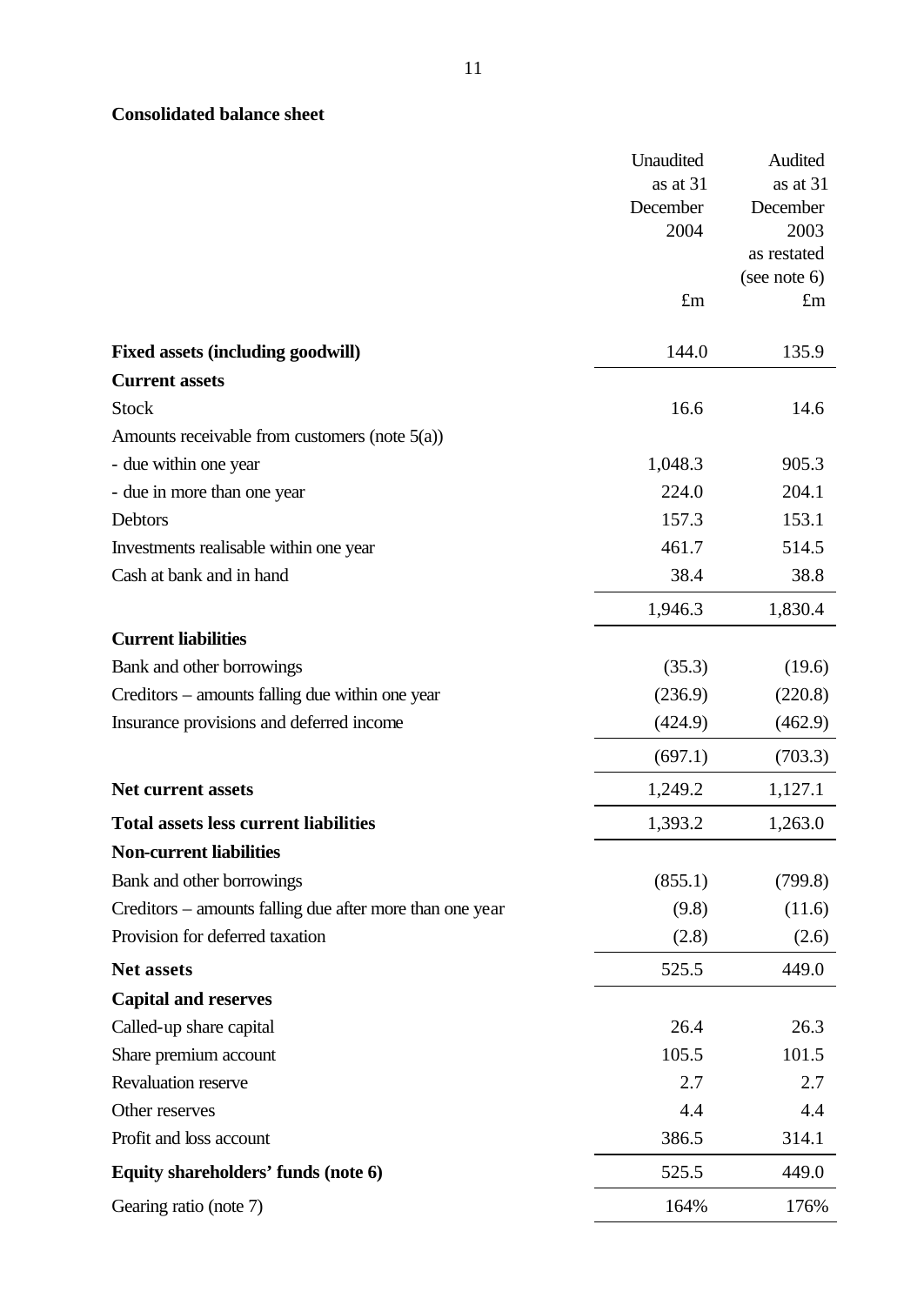### **Consolidated cash flow statement**

|                                              | Unaudited<br>2004 | Audited<br>2003 |
|----------------------------------------------|-------------------|-----------------|
|                                              |                   | as restated     |
|                                              |                   | (see note 6)    |
|                                              | $\pounds$ m       | $\pounds$ m     |
| Net cash inflow from operating activities    | 54.3              | 57.1            |
| <b>Taxation</b>                              | (54.5)            | (45.1)          |
| Capital expenditure and financial investment | (22.8)            | (17.1)          |
| Acquisitions and disposals                   |                   | (5.4)           |
| Equity dividends paid                        | (84.9)            | (79.7)          |
| Management of liquid resources               | 58.6              | (13.1)          |
| Financing                                    | 48.3              | 87.6            |
| Decrease in cash in the year                 | (1.0)             | (15.7)          |

The cash flow statement above has been prepared in accordance with FRS 1 (Revised 1996) 'Cash Flow Statements'. As required by that standard, the statement aggregates the cash flows arising from each division within the group. However, the cash and investments held by those businesses that are regulated are required to be strictly segregated from those for the rest of the group and are not available to repay group borrowings. At 31 December 2004 the cash and investments held by the group's regulated businesses amounted to £469.6 million (2003 £508.7 million).

### **Reconciliation of net cash flow to movement in net debt**

|                                                                    | 2004<br>$\pounds$ m | 2003<br>$\pounds$ m |
|--------------------------------------------------------------------|---------------------|---------------------|
|                                                                    |                     |                     |
| Decrease in net cash for the year                                  | (1.0)               | (15.7)              |
| Cash (inflow)/outflow from (decrease)/increase in liquid resources | (58.6)              |                     |
|                                                                    |                     | 13.1                |
|                                                                    | (59.6)              | (2.6)               |
| Cash inflow from increase in debt                                  | (42.3)              | (86.6)              |
| Change in net debt resulting from cash flows                       | (101.9)             | (89.2)              |
| Exchange adjustments                                               | (22.3)              | 4.4                 |
| Net debt at 1 January                                              | (266.1)             | (181.3)             |
| Net debt at 31 December                                            | (390.3)             | (266.1)             |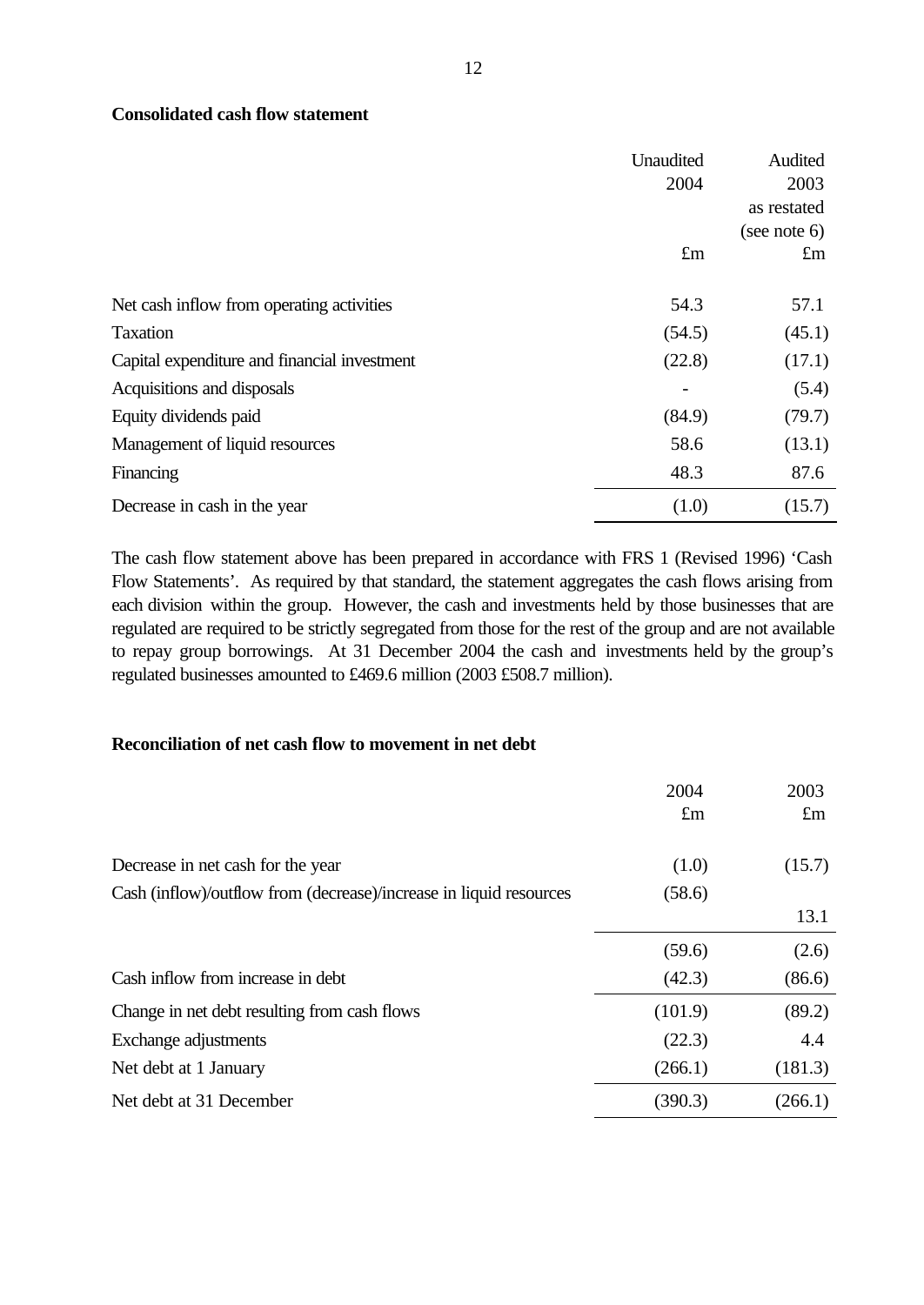# **Analysis of changes in net debt**

|                          | 1 Jan       |             | <b>Exchange</b> | Other       | 31 Dec      |
|--------------------------|-------------|-------------|-----------------|-------------|-------------|
|                          | 2004        | Cash flows  | movements       | changes     | 2004        |
|                          | $\pounds$ m | $\pounds$ m | $\pounds$ m     | $\pounds$ m | $\pounds$ m |
| Cash at bank and in hand | 38.8        | (1.7)       | 1.3             |             | 38.4        |
| Overdrafts               | (7.3)       | 0.7         |                 |             | (6.6)       |
|                          | 31.5        | (1.0)       | 1.3             |             | 31.8        |
| Investments realisable   |             |             |                 |             |             |
| within one year          | 514.5       | (58.6)      | 5.8             |             | 461.7       |
| Bank and other           |             |             |                 |             |             |
| borrowings:              |             |             |                 |             |             |
| - less than one year     | (12.3)      | 2.7         |                 | (19.1)      | (28.7)      |
| - more than one year     | (799.8)     | (45.0)      | (29.4)          | 19.1        | (855.1)     |
|                          | (812.1)     | (42.3)      | (29.4)          |             | (883.8)     |
| Net debt                 | (266.1)     | (101.9)     | (22.3)          |             | (390.3)     |

# **Reconciliation of operating profit to net cash inflow from operating activities**

|                                                                        | 2004        | 2003        |
|------------------------------------------------------------------------|-------------|-------------|
|                                                                        | $\pounds$ m | $\pounds$ m |
|                                                                        |             |             |
| Operating profit                                                       | 216.1       | 201.9       |
| Depreciation and amortisation                                          | 15.6        | 14.3        |
| Loss on sale of tangible fixed assets                                  | 0.1         | 0.4         |
| Increase in amounts receivable from customers                          | (134.0)     | (158.1)     |
| Decrease in stock and debtors                                          | 3.4         | 14.3        |
| Decrease in unearned insurance premiums                                | (4.1)       | (28.2)      |
| Decrease in insurance claims provision                                 | (33.7)      | (4.1)       |
| (Decrease)/increase in trade creditors, accruals and other liabilities | (9.1)       |             |
|                                                                        |             | 16.6        |
| Net cash inflow from operating activities                              | 54.3        | 57.1        |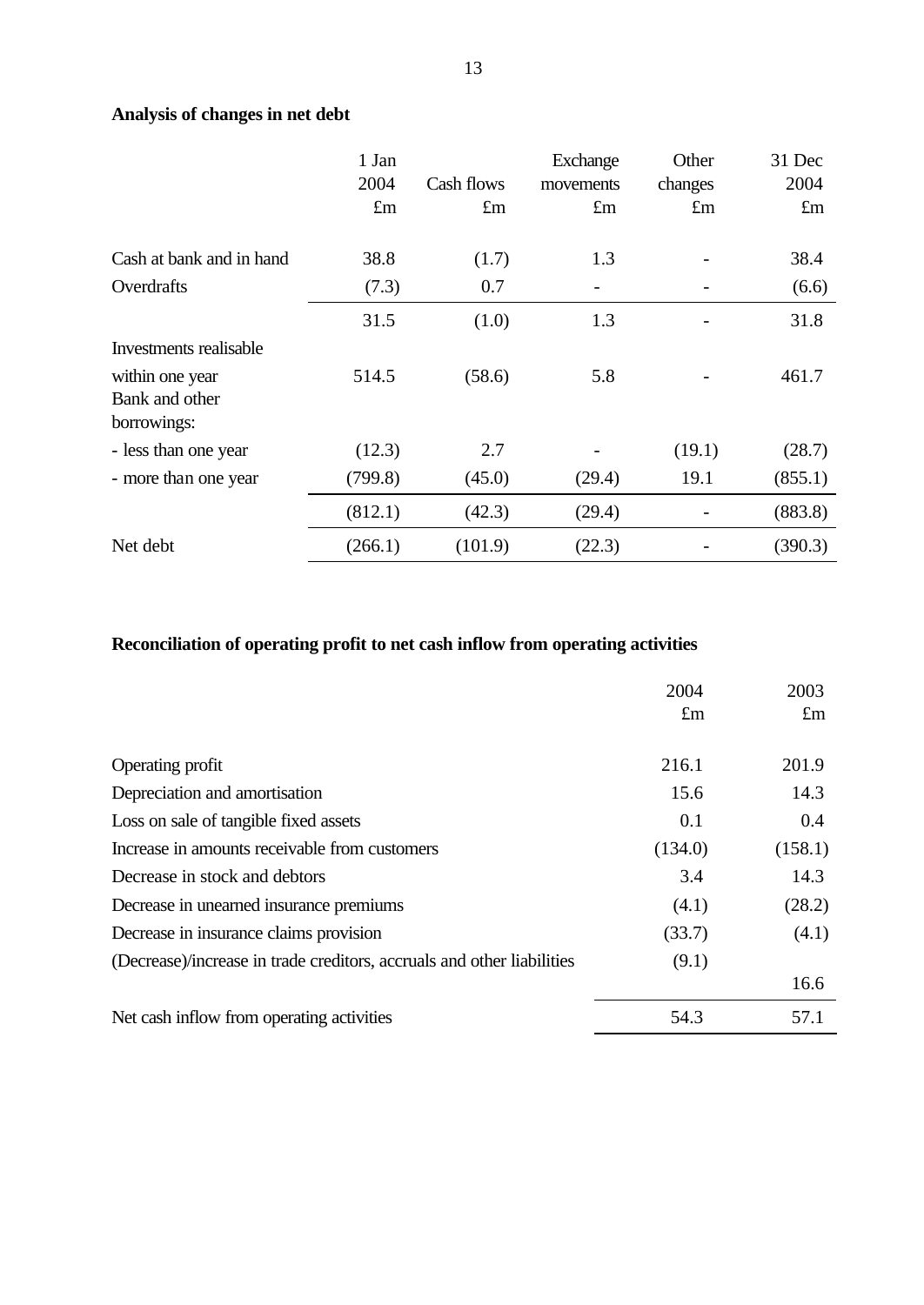|                    | 2004        | 2003        |
|--------------------|-------------|-------------|
|                    | $\pounds$ m | $\pounds$ m |
| UK home credit     | 141.5       | 149.1       |
|                    |             |             |
| Yes Car Credit     | (40.4)      | (79.5)      |
| Vanquis Bank       | (27.1)      | (13.1)      |
| UK consumer credit | 74.0        | 56.5        |
| International      | (17.5)      | (11.1)      |
| Motor insurance    | 12.3        | 23.2        |
| Central            | (14.5)      | (11.5)      |
|                    | 54.3        | 57.1        |

# **Net cash inflow from operating activities can be analysed as follows:**

### **Notes – Preliminary announcement of the final results for the year ended 31 December 2004**

- **1.** This preliminary announcement, which has been prepared on a basis consistent with the previous year other than in respect of the adoption of UITF 38 'Accounting for ESOP Trusts' (see note 6), does not constitute statutory accounts within the meaning of Section 240 of the Companies Act 1985. The announcement has been agreed with the company's auditors for release.
- **2.** Except for the restatement set out in note 6, the information for the year ended 31 December 2003 is an extract from the statutory accounts to that date which have been delivered to the Registrar of Companies. Those accounts included an audit report which was unqualified and which did not contain a statement under Section 237(2) or (3) of the Companies Act 1985. The statutory accounts for the year ended 31 December 2004 upon which the auditors have still to report, will be delivered to the Registrar following the company's annual general meeting.

### **3. Dividends**

|                                                  |                                                  | 2004<br>$\pounds$ m | 2003<br>$\pounds$ m |
|--------------------------------------------------|--------------------------------------------------|---------------------|---------------------|
| Interim dividend paid<br>Final dividend proposed | $-13.65p(2003-13.10p)$<br>$-20.75p(2003-19.90p)$ | 34.6<br>52.7        | 33.1<br>50.3        |
|                                                  |                                                  | 87.3                | 83.4                |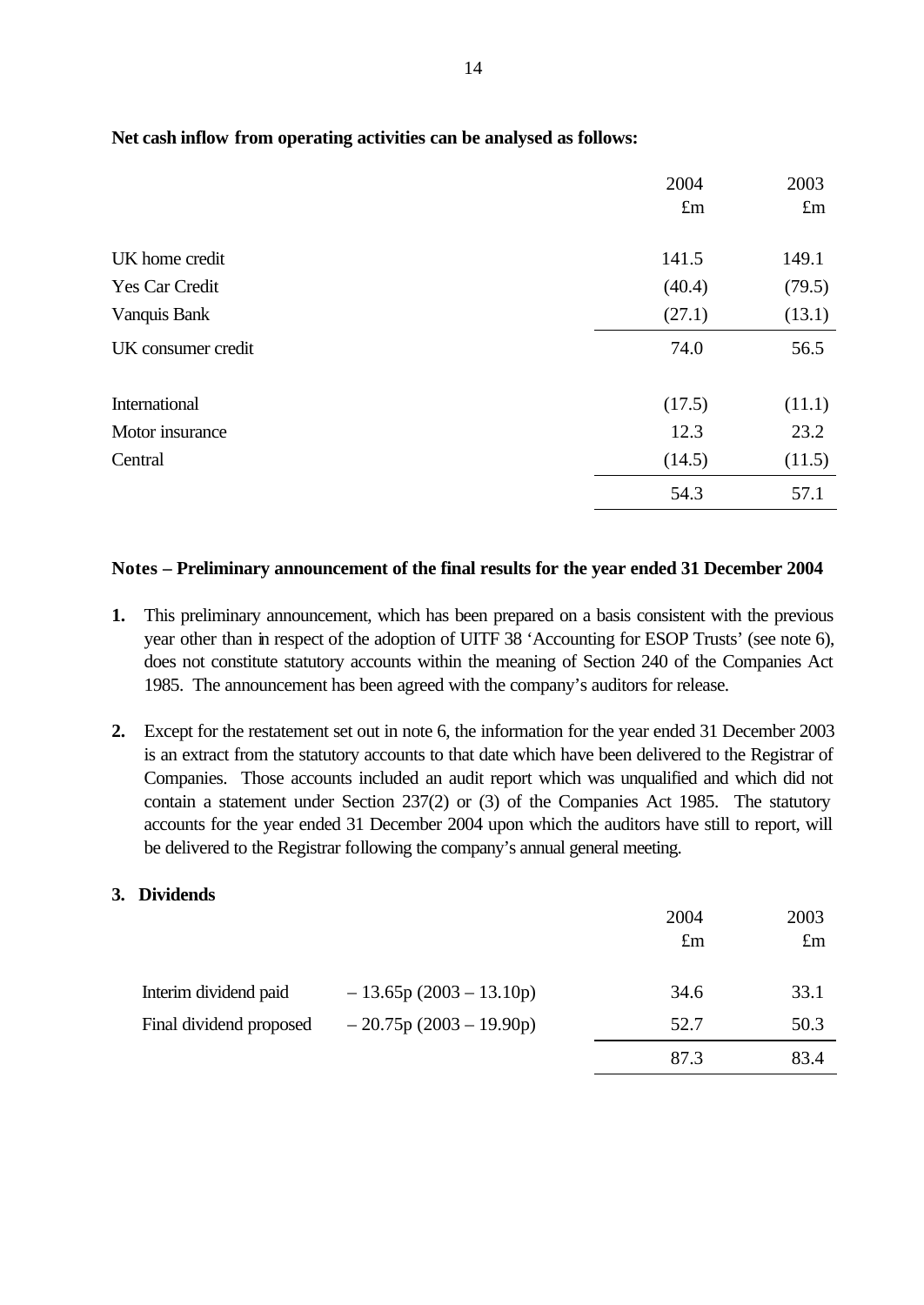### **4. Earnings per share**

The basic and diluted earnings per share figures have been calculated using the profit for the year attributable to ordinary shareholders of £151.4 million (2003 £141.1 million). The weighted average number of shares in issue during the year can be reconciled to the number used in the basic, adjusted and diluted earnings per share calculations as follows:

|                                                           | 2004   | 2003   |
|-----------------------------------------------------------|--------|--------|
|                                                           | Number | Number |
| Weighted average number of shares                         | m      | m      |
|                                                           |        |        |
| In issue during the year                                  | 254.9  | 254.3  |
| Held by the QUEST                                         | (1.5)  | (1.6)  |
| Used in basic and adjusted earnings per share calculation | 253.4  | 252.7  |
| Issuable on conversion of outstanding options             | 1.2    | 0.7    |
| Used in diluted earnings per share calculation            | 254.6  | 253.4  |

The adjusted earnings per share figures have been calculated using a profit after tax, excluding goodwill amortisation of £156.0 million (2003 £145.4 million). The impact on earnings per share is as follows:

|                                             |             | 2004      |             | 2003      |
|---------------------------------------------|-------------|-----------|-------------|-----------|
|                                             | 2004        | Earnings  | 2003        | Earnings  |
|                                             | Earnings    | per share | Earnings    | per share |
|                                             | $\pounds$ m | pence     | $\pounds$ m | pence     |
| Basic earnings and earnings per             |             |           |             |           |
| share                                       | 151.4       | 59.74     | 141.1       | 55.84     |
| Goodwill amortisation                       | 4.6         | 1.83      | 4.3         | 1.70      |
| Adjusted earnings and earnings per<br>share | 156.0       | 61.57     | 145.4       | 57.54     |
|                                             |             |           |             |           |

The movement in the number of shares in issue during the year is as follows:

|                                                   | Number |
|---------------------------------------------------|--------|
|                                                   | m      |
|                                                   |        |
| At 1 January 2004                                 | 254.3  |
| Shares issued pursuant to the exercise of options | 0.8    |
| At 31 December 2004                               | 255.1  |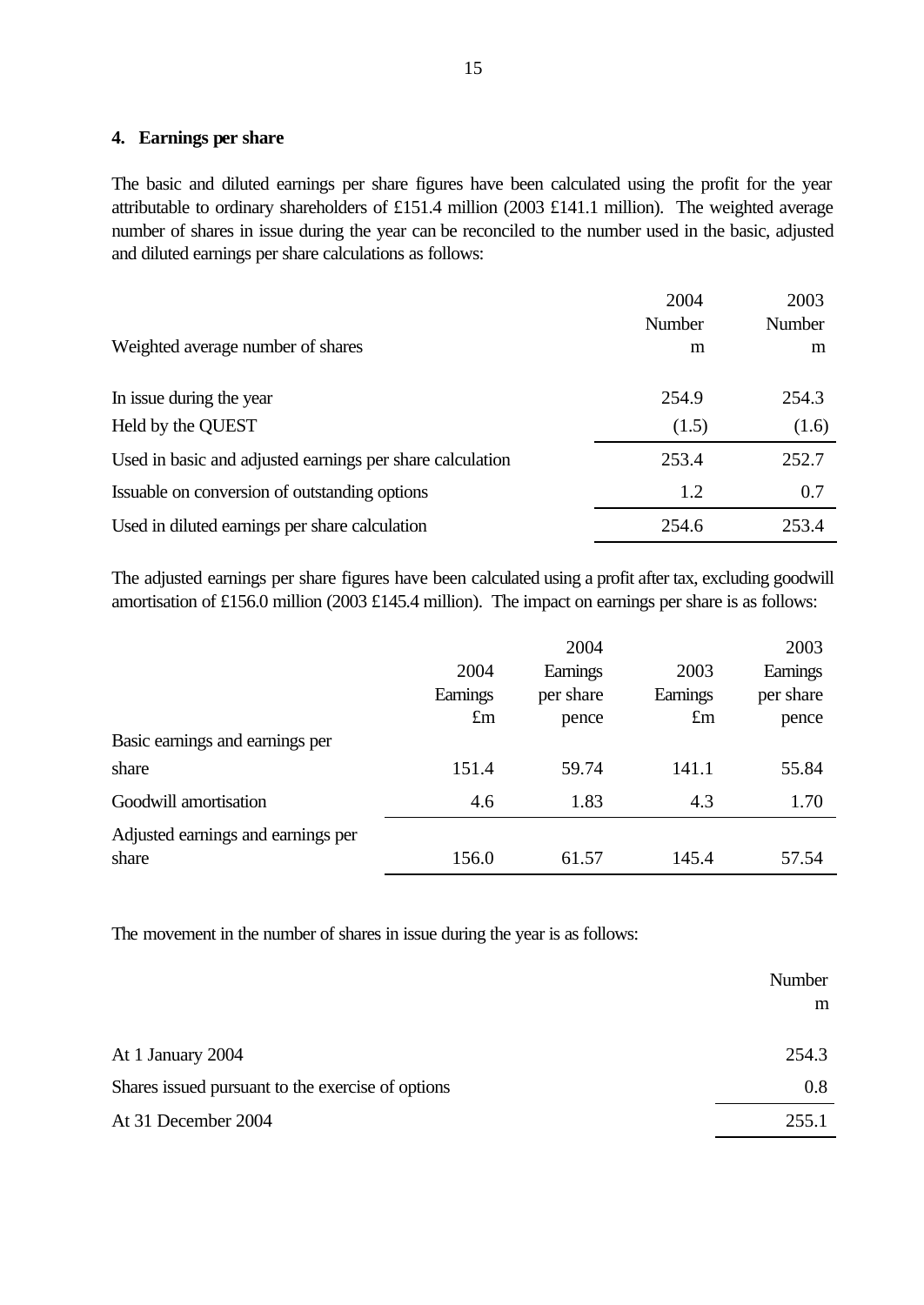# **5. Amounts receivable from customers**

# **(a) Amounts receivable from customers represent:**

|                                                                    | 2004        | 2003        |
|--------------------------------------------------------------------|-------------|-------------|
|                                                                    | $\pounds$ m | $\pounds$ m |
| UK home credit (note $5(b)$ )                                      | 642.2       | 642.5       |
| International (note $5(c)$ )                                       | 310.0       | 207.1       |
| Yes Car Credit (note $5(d)$ )                                      | 294.0       | 252.4       |
| Vanquis Bank (note 5(e))                                           | 26.1        | 7.4         |
|                                                                    | 1,272.3     | 1,109.4     |
| Analysed as:                                                       |             |             |
| - due within one year                                              | 1,048.3     | 905.3       |
| - due in more than one year                                        | 224.0       | 204.1       |
|                                                                    | 1,272.3     | 1,109.4     |
| (b) UK home credit receivables                                     |             |             |
|                                                                    | 2004        | 2003        |
|                                                                    | $\pounds$ m | $\pounds$ m |
| Gross instalment credit receivables                                | 984.2       | 985.3       |
| Less: provision for bad and doubtful debts                         | (79.2)      | (83.7)      |
| Instalment credit receivables after provision for bad and doubtful |             |             |
| debts                                                              | 905.0       | 901.6       |
| Less: deferred revenue thereon                                     | (262.8)     | (259.1)     |
|                                                                    | 642.2       | 642.5       |
| Analysed as:                                                       |             |             |
| - due within one year                                              | 632.2       | 632.6       |
| - due in more than one year                                        | 10.0        | 9.9         |
|                                                                    | 642.2       | 642.5       |
| (c) International receivables                                      |             |             |
|                                                                    | 2004        | 2003        |
|                                                                    | $\pounds$ m | $\pounds$ m |
| Gross instalment credit receivables                                | 521.4       | 341.5       |
| Less: provision for bad and doubtful debts                         | (55.7)      | (33.4)      |
| Instalment credit receivables after provision for bad and doubtful |             |             |
| debts                                                              | 465.7       | 308.1       |
| Less: deferred revenue thereon                                     | (155.7)     | (101.0)     |
| $Total$ – due within one year                                      | 310.0       | 207.1       |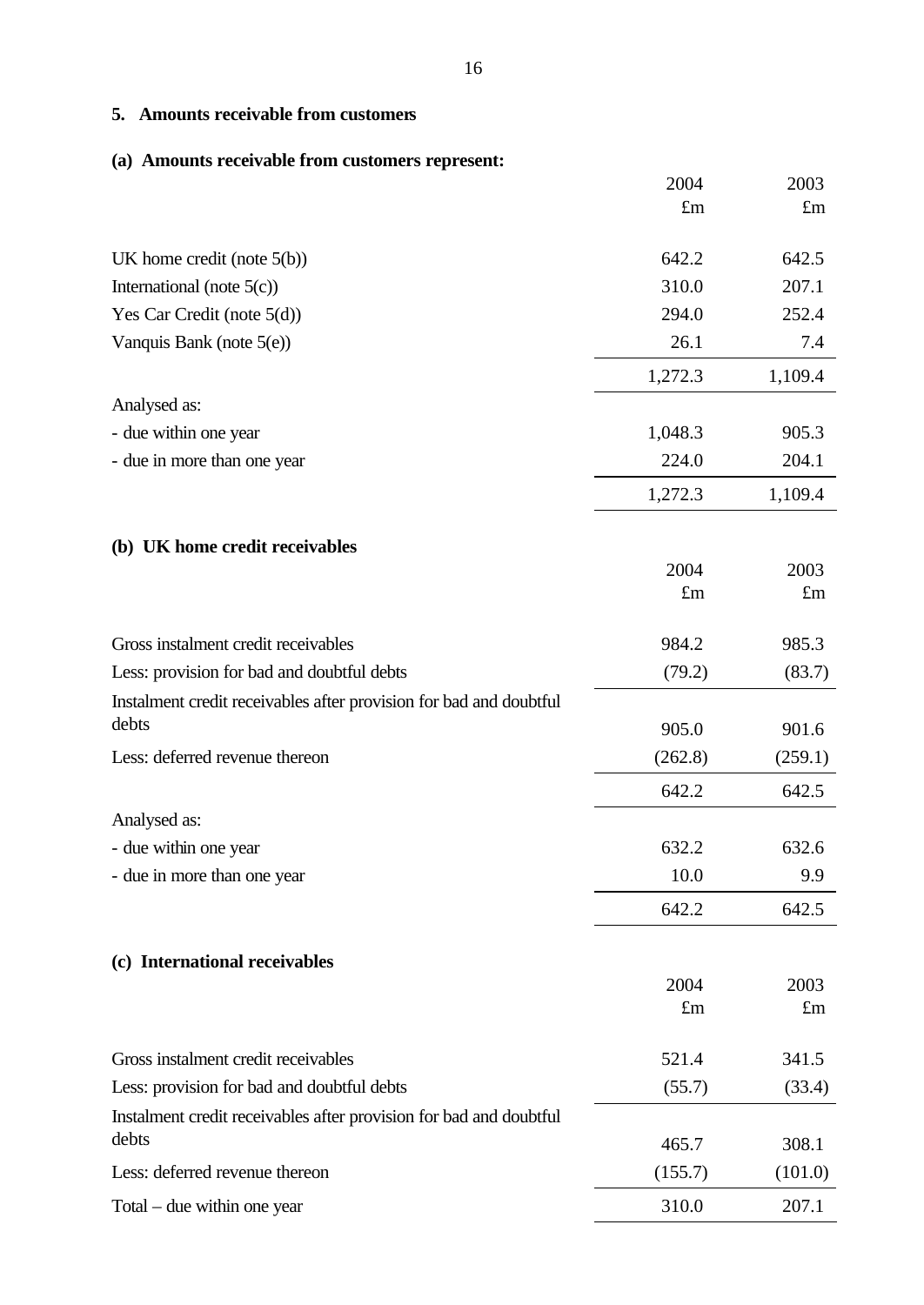| (d) Yes Car Credit receivables |  |
|--------------------------------|--|
|--------------------------------|--|

|                                            | 2004        | 2003        |
|--------------------------------------------|-------------|-------------|
|                                            | $\pounds$ m | $\pounds$ m |
| Gross car finance receivables              | 457.6       | 421.4       |
| Less: deferred revenue thereon             | (142.6)     | (142.9)     |
|                                            | 315.0       | 278.5       |
| Less: provision for bad and doubtful debts | (21.0)      | (26.1)      |
|                                            | 294.0       | 252.4       |
| Analysed as:                               |             |             |
| - due within one year                      | 80.0        | 58.2        |
| - due in more than one year                | 214.0       | 194.2       |
|                                            | 294.0       | 252.4       |
|                                            |             |             |
| (e) Vanquis Bank receivables               | 2004        | 2003        |
|                                            | $\pounds$ m | $\pounds$ m |
| Gross credit card receivables              | 29.0        | 8.2         |
| Less: deferred revenue thereon             | (0.6)       | (0.2)       |
|                                            | 28.4        | 8.0         |
| Less: provision for bad and doubtful debts | (2.3)       | (0.6)       |
| $Total$ – due within one year              | 26.1        | 7.4         |
|                                            |             |             |
| (f) Bad debt charge                        |             |             |
|                                            | 2004        | 2003        |
|                                            | $\pounds$ m | $\pounds$ m |
| UK home credit                             | 86.4        | 88.0        |
| Yes Car Credit                             | 42.9        | 33.4        |
| Vanquis Bank                               | 4.0         | 0.7         |
| UK consumer credit                         | 133.3       | 122.1       |
| International                              | 39.2        | 37.2        |

Bad debt charge 172.5 159.3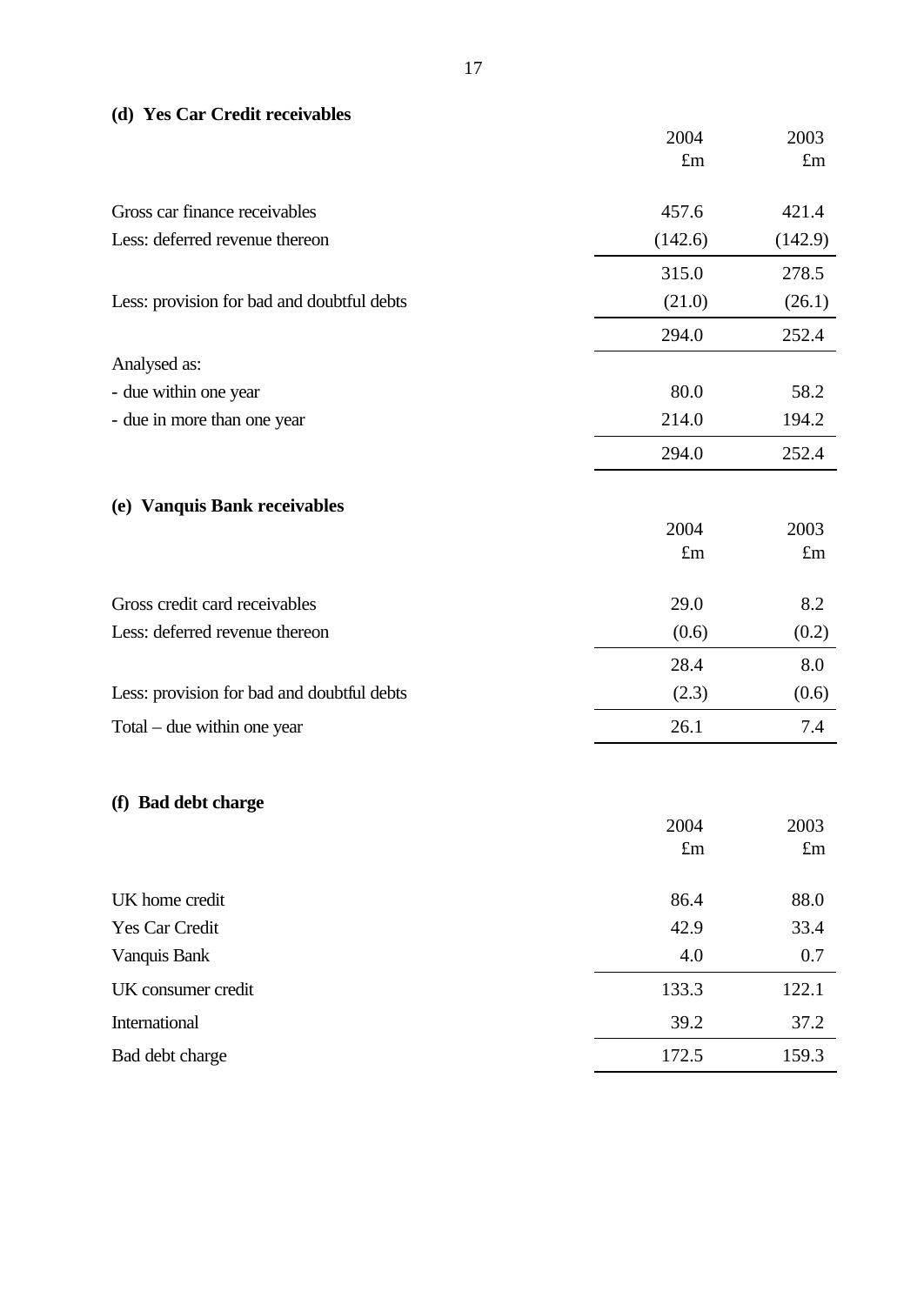|                                                     | 2004        | 2003<br>as restated |
|-----------------------------------------------------|-------------|---------------------|
|                                                     | $\pounds$ m | $\pounds$ m         |
| Profit attributable to equity shareholders          | 151.4       | 141.1               |
| <b>Dividends</b>                                    | (87.3)      | (83.4)              |
| Retained profit                                     | 64.1        | 57.7                |
| New share capital issued                            | 4.1         | 0.6                 |
| Proceeds in respect of QUEST shares                 | 1.9         | 0.4                 |
| Currency translation differences                    | 6.4         | (1.6)               |
| Net addition to equity shareholders' funds          | 76.5        | 57.1                |
| Equity shareholders' funds at 1 January as reported | 449.0       | 402.7               |
| Prior year adjustment                               |             | (10.8)              |
| Equity shareholders' funds at 1 January as restated | 449.0       | 391.9               |
| Equity shareholders' funds at 31 December           | 525.5       | 449.0               |

# **6. Reconciliation of movement in equity shareholders' funds**

UITF 38 'Accounting for ESOP Trusts' has been adopted for the first time in 2004. As a result, shares in Provident Financial plc held by the QUEST, a discretionary trust established for the benefit of the employees of the group, have been reclassified from fixed asset investments to the profit and loss reserve within equity shareholders' funds. This change has been accounted for as a prior year adjustment and previously reported figures have been restated accordingly. As a result, equity shareholders' funds at 31 December 2004 have decreased by £8.5 million (31 December 2003 £10.4 million) and proceeds from the exercise of QUEST shares have been reclassified in the cash flow statement from capital expenditure and financial investment cash flows to financing cash flows. The prior year adjustment has had no impact on the performance statements of the current or previous year.

**7.** The gearing ratio is calculated as bank and other borrowings, net of consumer credit cash, divided by year end consolidated equity shareholders' funds.

### **8. FRS 17 'Retirement Benefits'**

The company has adopted the transitional arrangements under FRS 17 and will disclose the impact of the standard as a note to the accounts. If the standard had been adopted in full in 2004, earnings would have increased by £1.0 million (2003 earnings reduced by £2.7 million) and net assets at 31 December 2004 would have reduced by £114.7 million (31 December 2003 £92.1 million). This reduction in net assets comprises a post tax FRS 17 liability of £89.7 million (2003 £73.4 million) and the elimination of a post tax SSAP 24 prepayment of £25.0 million (2003 £18.7 million). The company intends to make additional cash contributions to the two major defined benefit pension schemes in the UK of £13.0 million in 2005.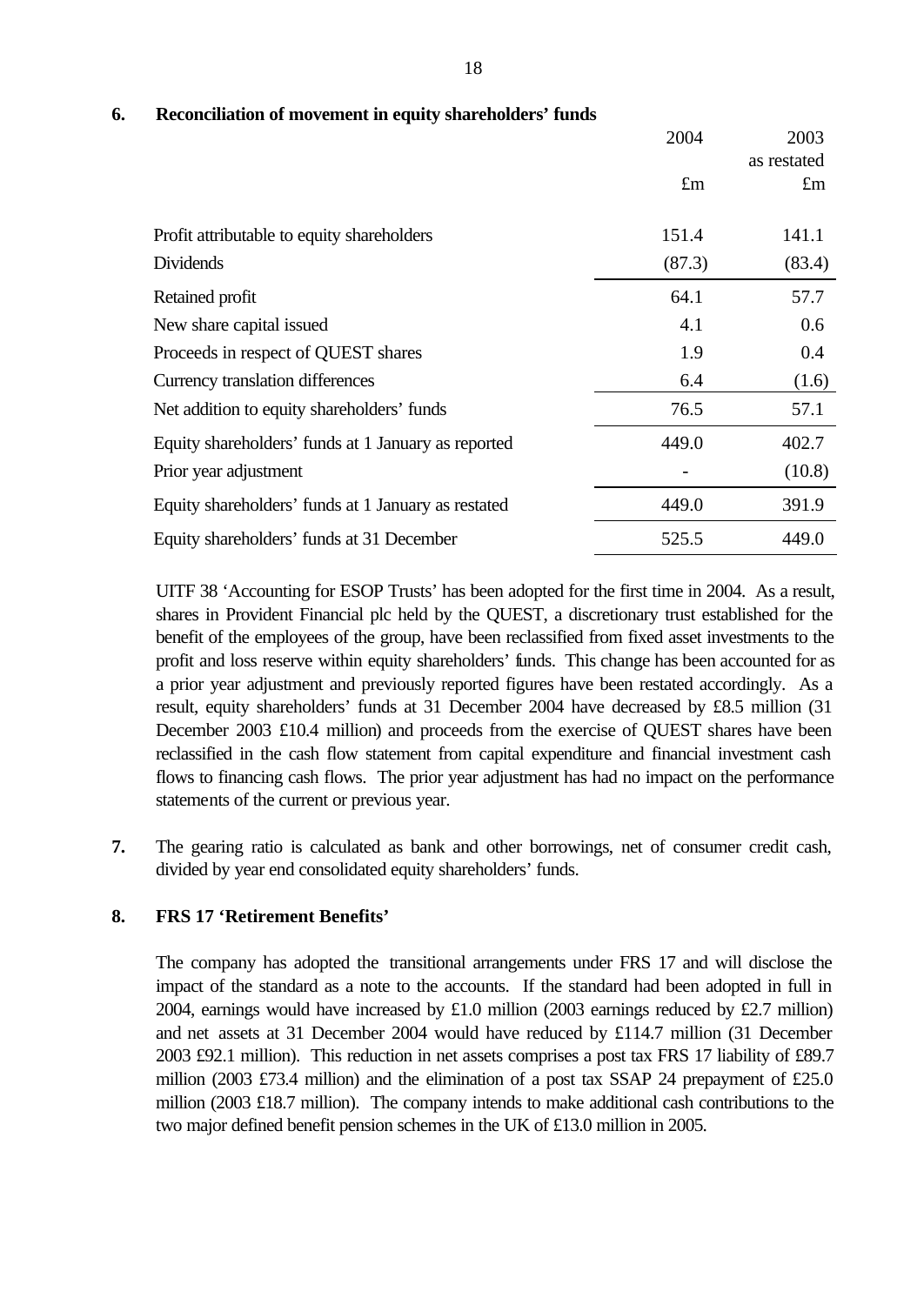### **Unaudited pro forma IFRS information**

The group currently prepares its accounts in accordance with the UK Companies Act 1985 and applicable UK accounting standards (together UK GAAP). For the year ending 31 December 2005, the group will produce its accounts under International Financial Reporting Standards (IFRS) which differ significantly from UK GAAP in a number of areas.

In order to illustrate the impact of IFRS on the group, the following pro forma financial information for the year ended 31 December 2004 has been prepared which reconciles the UK GAAP financial information to that under IFRS.

The pro forma has been prepared on the basis of IFRS expected to be in effect for the year ending 31 December 2005. The IFRS in effect at that date may change due to the EU endorsement process, the issue of any interpretative guidance issued by the International Accounting Standards Board (IASB)/International Financial Reporting Interpretations Committee and changes in UK companies' legislation. The pro forma financial information reflects all necessary IFRS adjustments affecting profit and net assets but has not been prepared using an IFRS format of presentation. The pro forma reconciliation is unaudited and the adjustments are explained in the notes below:

|                               |                |              |             | <b>IFRS</b> adjustments |                |             |                |                |
|-------------------------------|----------------|--------------|-------------|-------------------------|----------------|-------------|----------------|----------------|
|                               |                | Revenue      |             |                         | Share based    |             |                |                |
|                               | <b>UK GAAP</b> | & impairment | Goodwill    | Pensions                | payments       | Derivatives | Dividends      | <b>IFRS</b>    |
|                               | £m             | $\pmb{f}$ m  | $\pounds$ m | $\pounds$ m             | $\pounds$ m    | $\pounds$ m | $\pounds$ m    | $\mathbf{f}$ m |
|                               | (note a)       | (note b)     | (note c)    | (note d)                | (note e)       | (note f)    | (note g)       | (note h)       |
| <b>Turnover</b>               |                |              |             |                         |                |             |                |                |
| UK home credit                | 490.5          | 67.9         |             |                         |                |             |                | 558.4          |
| Yes Car Credit                | 281.8          | (9.7)        |             |                         |                |             |                | 272.1          |
| Vanquis Bank                  | 6.7            | (0.8)        |             |                         |                |             |                | 5.9            |
| International                 | 235.0          | 36.2         |             |                         |                |             |                | 271.2          |
| Motor insurance (note i)      | 152.7          |              |             |                         |                |             |                | 152.7          |
|                               | 1,166.7        | 93.6         |             | Ē,                      | $\overline{a}$ |             | $\blacksquare$ | 1,260.3        |
| <b>Profit before taxation</b> |                |              |             |                         |                |             |                |                |
| UK home credit                | 152.3          | 1.2          |             | 0.9                     | (0.4)          |             |                | 154.0          |
| Yes Car Credit                | 4.4            | (7.0)        |             |                         | (0.1)          |             |                | (2.7)          |
| Vanquis Bank                  | (8.7)          | (0.3)        |             |                         |                |             |                | (9.0)          |
| International                 | 49.2           | (7.7)        |             | 0.2                     | (0.3)          | (1.6)       |                | 39.8           |
| Motor insurance (note i)      | 34.6           |              |             | 0.1                     | (0.1)          |             |                | 34.6           |
| Central                       | (11.1)         |              |             | 0.3                     | (0.4)          |             |                | (11.2)         |
|                               | 220.7          | (13.8)       | $\sim$      | 1.5                     | (1.3)          | (1.6)       | ÷              | 205.5          |
| Goodwill amortisation         | (4.6)          |              | 4.6         |                         |                |             |                |                |
|                               | 216.1          | (13.8)       | 4.6         | 1.5                     | (1.3)          | (1.6)       | $\overline{a}$ | 205.5          |
| Taxation                      | (64.7)         | 3.3          |             | (0.5)                   | 0.4            | 0.4         |                | (61.1)         |
| Profit after taxation         | 151.4          | (10.5)       | 4.6         | 1.0                     | (0.9)          | (1.2)       |                | 144.4          |
| <b>Dividends</b>              | (87.3)         |              |             |                         |                |             | 2.4            | (84.9)         |
| Retained profit for the year  | 64.1           | (10.5)       | 4.6         | 1.0                     | (0.9)          | (1.2)       | 2.4            | 59.5           |
| Earnings per share            |                |              |             |                         |                |             |                |                |
| Basic (p)                     | 59.74          |              |             |                         |                |             |                | 57.00          |
| Adjusted (p)                  | 61.57          |              |             |                         |                |             |                | 57.00          |

### **Unaudited pro forma profit and loss account**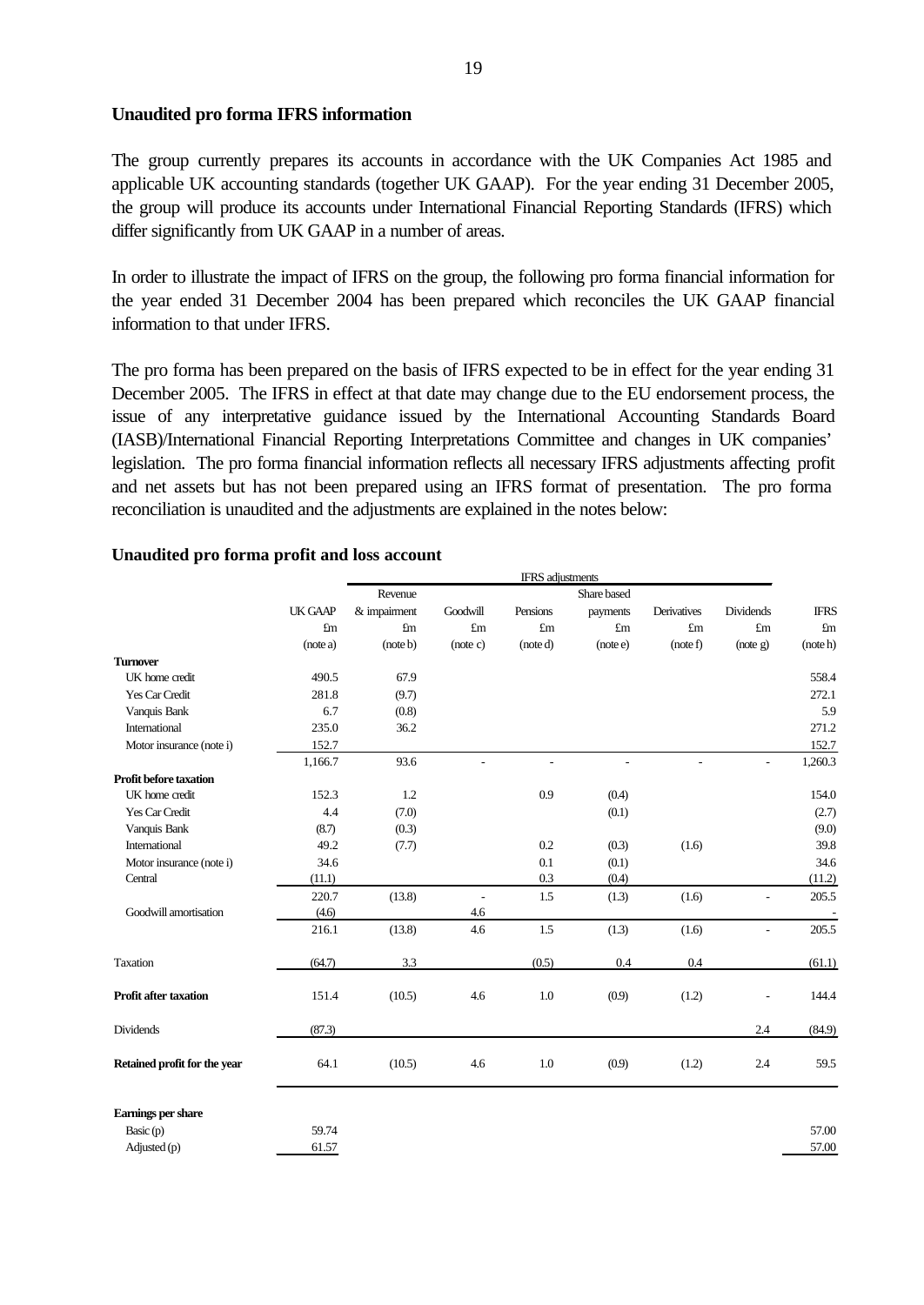|                     | <b>IFRS</b> adjustments |                |                |             |             |                  |             |
|---------------------|-------------------------|----------------|----------------|-------------|-------------|------------------|-------------|
|                     | Revenue &               |                |                | Share based |             |                  |             |
| <b>UKGAAP</b>       | impairment              | Goodwill       | Pensions       | payments    | Derivatives | <b>Dividends</b> | <b>IFRS</b> |
| $\operatorname{fm}$ | $\pounds$ m             | $\pounds$ m    | $\mathbf{f}$ m | $\pounds$ m | $\pounds$ m | $\pounds$ m      | $\pounds$ m |
| (note a)            | (note b)                | (note c)       | (note d)       | (note e)    | (note f)    | (note g)         | (note h)    |
| 144.0               |                         | 4.6            |                |             |             |                  | 148.6       |
| 1,272.3             | (72.1)                  |                |                |             |             |                  | 1,200.2     |
| 500.1               |                         |                |                |             |             |                  | 500.1       |
| 169.9               | 1.9                     |                | (35.7)         |             | 5.4         |                  | 141.5       |
| 1,942.3             | (70.2)                  | $\overline{a}$ | (35.7)         | ٠           | 5.4         |                  | 1,841.8     |
| (890.4)             |                         |                |                |             | 32.7        |                  | (857.7)     |
|                     |                         |                | (129.8)        |             |             |                  | (129.8)     |
| (52.7)              |                         |                |                |             |             | 52.7             |             |
| (58.4)              | 18.8                    |                | 49.7           |             | 0.2         |                  | 10.3        |
| (559.3)             | (0.6)                   |                |                | 0.1         | (39.3)      |                  | (599.1)     |
| (1,560.8)           | 18.2                    | ÷,             | (80.1)         | 0.1         | (6.4)       | 52.7             | (1,576.3)   |
| 525.5               | (52.0)                  | 4.6            | (115.8)        | 0.1         | (1.0)       | 52.7             | 414.1       |
|                     |                         |                |                |             |             |                  |             |

#### **Unaudited pro forma statement of net assets**

*\* The UK GAAP net tax liability comprises a corporation tax creditor of £59.6 million plus the deferred tax provision of £2.8 million less overseas tax recoverable of £4.0 million.*

### **Notes to the unaudited pro forma IFRS information**

- **a)** Extracted from the unaudited accounts prepared under UK GAAP.
- **b)** Revenue and impairment

#### *Revenue recognition and impairment in home credit*

The service charge on a home credit loan is fixed. The charge does not increase if customers take longer than the contracted period to repay the loan and there are no penalty or default interest charges. Therefore, revenue is capped at the amount of the service charge. Under UK GAAP, revenue in home credit is recognised by a combination of (i) an initial release to cover issue costs, (ii) an amount recognised in proportion to cash collections and (iii) a small amount released on a sum of digits method reflecting the funding cost of the amount advanced.

Under IFRS, the group is required to treat the service charge as if it were interest. Revenue on loan receivables is recognised using an effective interest rate (EIR). This is calculated using contracted cash flows adjusted for the impact of customers repaying early but excluding the anticipated impact of customers paying late or not paying at all. Directly attributable issue costs are also taken into account. This approach can, and does, result in the recognition of revenue in excess of the amount to which the group is contractually entitled because revenue continues to be recognised on loans that are not fully repaid within the contracted term. In addition to this change, under IFRS the group recognises revenue more slowly as many of the costs covered by the initial release under UK GAAP do not qualify as directly attributable costs under IFRS.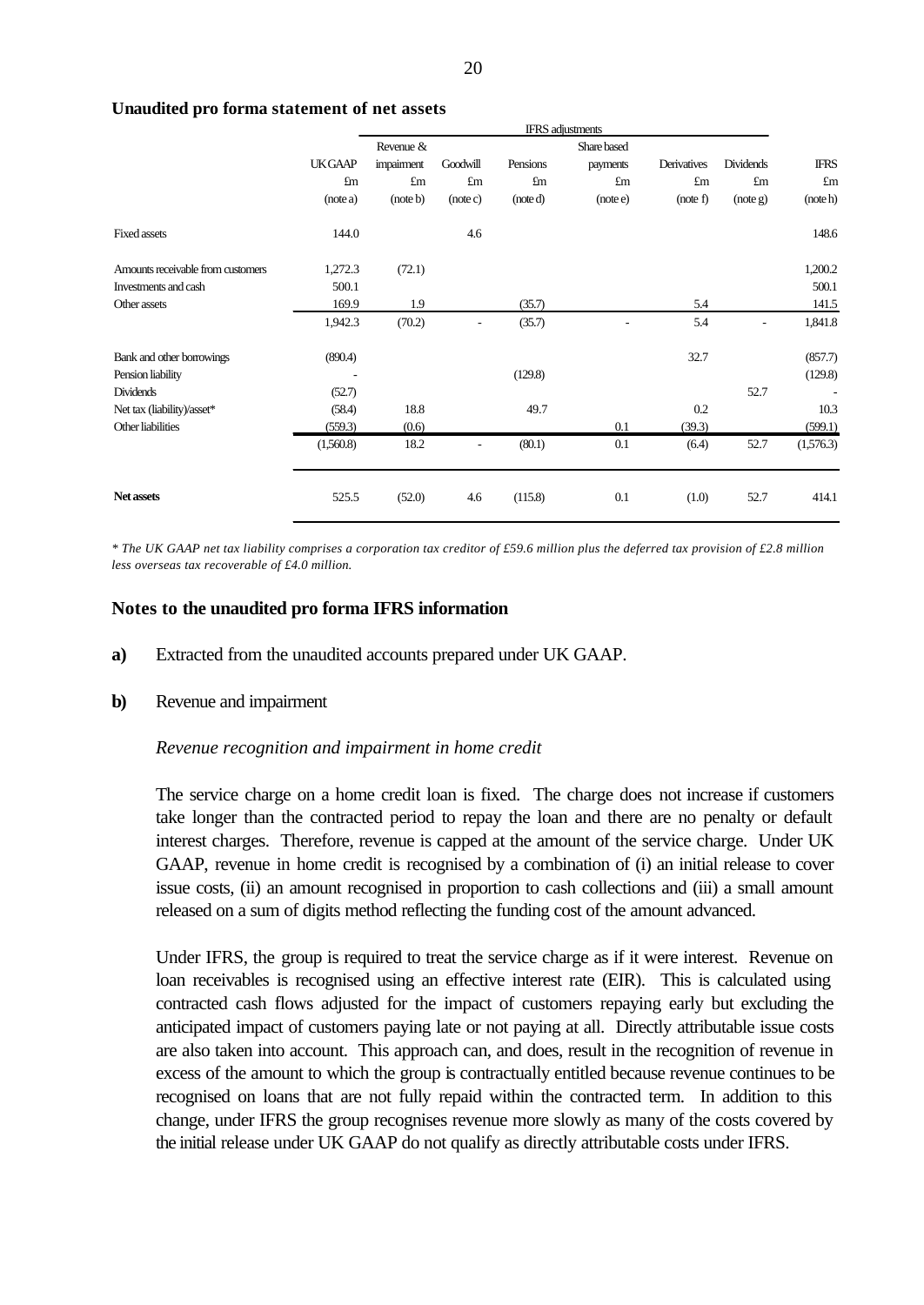Under UK GAAP, bad debt provisions in home credit are based on a formulaic approach which is based on historical performance. Under IFRS, impairment of the balance sheet value of customer receivables is calculated by estimating the future cash flows from a loan portfolio, discounting these to a present value using the EIR and comparing this figure with the balance sheet value. An impairment provision is made for the shortfall between the present value and the balance sheet value and an impairment charge or credit to the profit and loss account results. The recognition of revenue above that which the group is contractually entitled to causes an immediate impairment charge since no cash collection is expected. This results in a 'grossing up' of the impairment charge which goes to offset the 'grossing up' of the revenue. The 'gross up' leads to an increase and distortion in the bad debt as a percentage of issue metric. As a consequence, we will continue to disclose bad debt charge as a percentage of credit issued, as calculated under UK GAAP, for our home credit businesses as the most meaningful measure of credit quality. Unfortunately, the relevant standard here, IAS 39 'Financial Instruments: Recognition and Measurement', was not written with the home collected credit sector in mind.

### *Revenue recognition and impairment in Yes Car Credit*

Under UK GAAP, the proceeds from a vehicle sale are recognised immediately, together with a proportion of the insurance commission income. The remainder of the insurance commission is recognised on a straight line basis over the life of the finance contract. Finance income is recognised over the life of the contract to give a constant return on the carrying amount.

Under IFRS, the car sale continues to be recognised immediately and finance income is recognised using the EIR. Insurance commissions are taken into account in calculating the EIR and are, therefore, spread over the life of the contract albeit not on a straight line basis like UK GAAP.

Under UK GAAP, bad debt provisions in Yes Car Credit reflect the directors' best estimate of the number of contracts likely to default and the average expected loss for these contracts. Under IFRS, impairment is recognised when there is objective evidence that a loan is impaired (i.e. when a contractual payment has been missed). Provisions are calculated using the expected cash flows of impaired loans and discounted at the EIR.

#### *Revenue recognition and impairment in Vanquis Bank*

Under UK GAAP, annual fees are taken to the profit and loss account immediately.

Under IFRS, annual fees have to be taken into account in calculating the EIR.

There is no material change in the bad debt provisioning policy of Vanquis Bank on transition to IFRS.

**c)** Under UK GAAP, goodwill is recorded at cost and amortised to the profit and loss account over its expected useful economic life.

Goodwill amortisation is prohibited under IFRS. Instead, annual impairment reviews of goodwill should be conducted and any impairment should be reflected in the profit and loss account.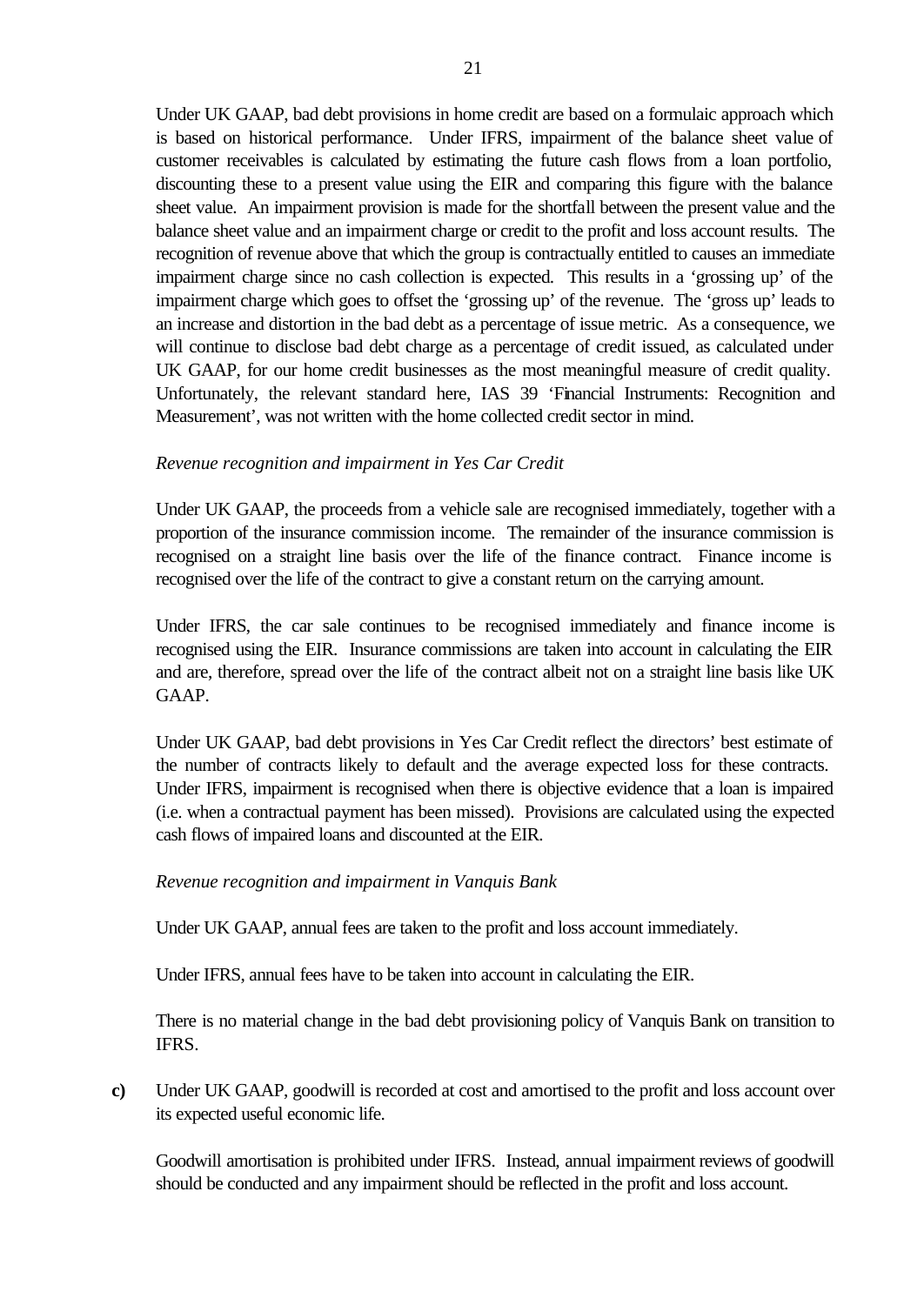IFRS 1 'First Time Adoption of International Financial Reporting Standards' allows UK GAAP goodwill as at the date of transition to be 'frozen' and then subject to a formal annual impairment review.

The group's date of transition to IFRS is 1 January 2004 and the adjustment above therefore reflects the reversal of the UK GAAP goodwill amortisation charge in 2004 of £4.6 million.

**d)** Under UK GAAP, the group currently uses SSAP 24 to account for pension obligations. Under SSAP 24, the annual charge to the profit and loss account reflects the total cost of providing pensions (including actuarial gains and losses) spread over the working lives of employees. Differences between cash contributions made to the scheme and the pension charge in the profit and loss account are held on balance sheet.

The IFRS standard on pensions is IAS 19 'Employee Benefits'. IAS 19 is broadly comparable to FRS 17 which, under its transitional arrangements, has historically been a disclosure only standard. Both standards are balance sheet focused with pension deficits/surpluses recognised on balance sheet. There are a number of alternative treatments of actuarial gains and losses under IAS 19 – the group intends to reflect such gains and losses in a statement of recognised income and expense which is now allowed under IAS 19 and is comparable to FRS 17.

The profit and loss account adjustment above is the difference between the UK GAAP SSAP 24 charge (£10.7 million) and the IAS 19 charge (£9.2 million). The net asset adjustment represents the reversal of the UK GAAP pension prepayment of £35.7 million and full reflection of the pension deficit under IFRS (£129.8 million). The IAS 19 deficit is £1.6 million greater than the FRS 17 deficit of £128.2 million due to small differences between the two standards in the valuation of scheme assets and the treatment of risk benefits (i.e. lump sums and dependants' pensions payable on death in service). The deferred tax asset on the pension deficit has been reflected separately from the pension deficit as, unlike FRS17, IFRS does not allow an offset to be made.

**e)** Under UK GAAP, the excess of the intrinsic value (market value of the share at date of grant) over the exercise price of options is charged to the profit and loss account over the employee performance period. SAYE schemes are exempt from this treatment under UK GAAP.

IFRS 2 'Share Based Payments' requires a fair value based method of accounting for share based payments which takes into account the value of the option, not just the market price of the share on date of grant. The cost of share based payments is recognised over the relevant vesting period which is broadly comparable with UK GAAP. There is no exemption in IFRS for SAYE schemes.

The adjustment above represents the recognition of a profit and loss account charge for share based payments under IFRS. As permitted by IFRS 2, the adjustment has been calculated based on all share options and SAYE schemes granted since 7 November 2002 but which have not vested by 1 January 2004. There is minimal net asset impact as the charge to the profit and loss account is offset by the creation of a corresponding reserve within equity shareholders' funds.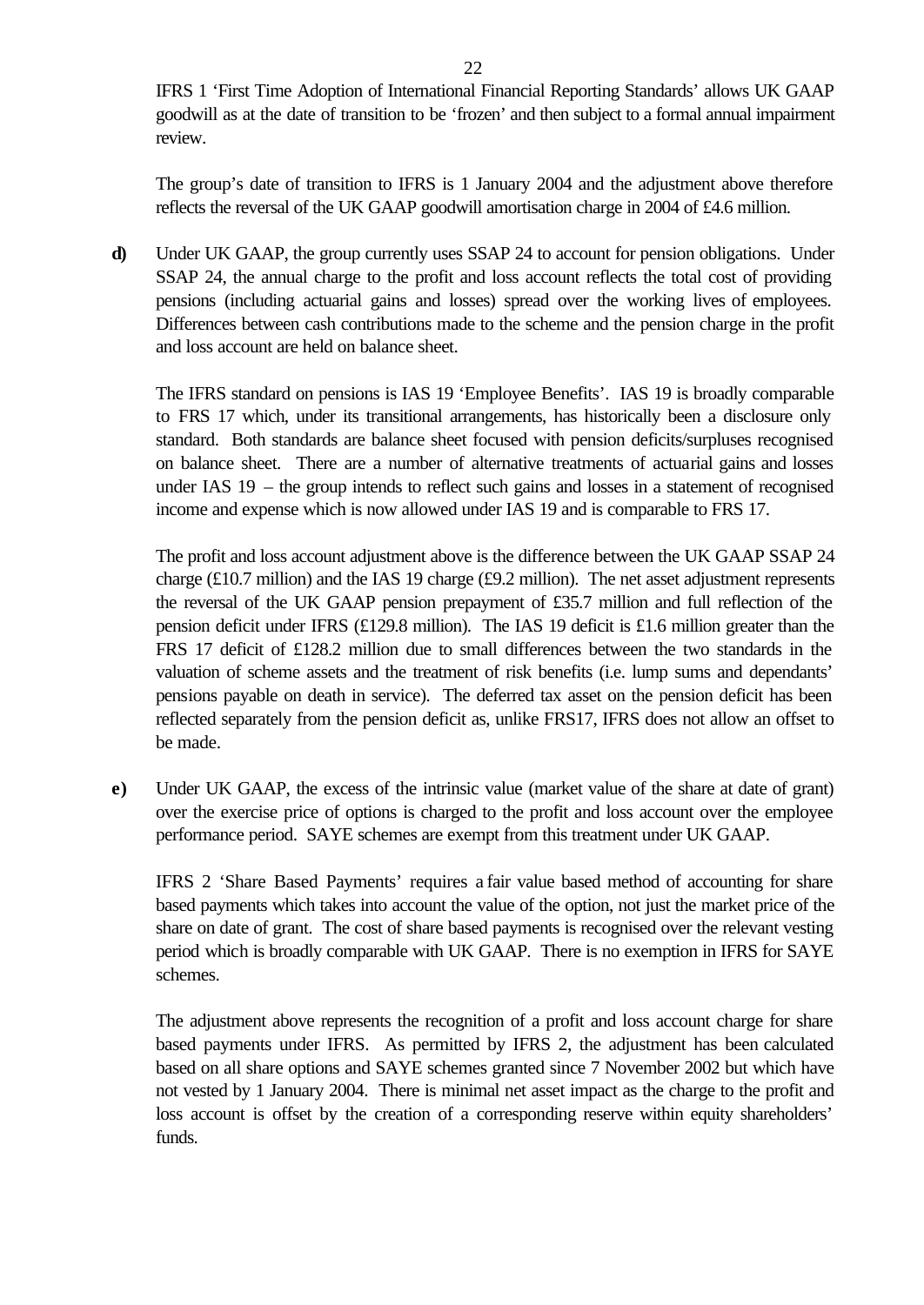**f)** Under UK GAAP, derivatives (e.g. interest rate swaps, foreign currency contracts) are recorded at cost and accounted for on an accruals basis. Foreign currency loans which are the subject of currency hedging arrangements are retranslated at each period end using the contracted rate.

IAS 39 requires all derivatives to be recognised on balance sheet at their fair value. Movements in fair value should be reflected in the profit and loss account unless prescriptive hedge accounting criteria are met.

The group manages interest rate and foreign exchange risk through the use of derivative financial instruments. Accordingly, these are reflected on balance sheet at their fair value under IFRS. The group has attained hedge accounting from 1 January 2004 for the majority of its derivatives and, therefore, for those derivatives that qualify for hedge accounting, movements in fair value are deferred in a hedging reserve (within equity shareholders' funds) and released to the profit and loss account in line with the underlying hedged item(s). The profit and loss account charge above reflects the movement in fair value of those hedges that do not qualify for hedge accounting and any small amounts of hedge ineffectiveness arising on those that do qualify.

In addition to the above, IAS 21 'Effects of Changes in Foreign Exchange Rates' requires all monetary assets and liabilities to be retranslated at the year end exchange rate regardless of hedging arrangements in place. Accordingly, the group's foreign currency borrowings which, under UK GAAP are retranslated at the contracted rate of exchange, have been retranslated using the year end exchange rate as at 31 December 2004. The movement in the liability has been offset by movements in the fair value of the cross currency swaps which are in place to hedge the loans. As a result, there is no impact on the profit and loss account.

**g)** Under UK GAAP, dividends approved after the balance sheet date are recorded as liabilities at the balance sheet date.

Under IFRS, dividends approved after the balance sheet date cannot be included as a liability at the balance sheet date.

The adjustment above reflects the reversal of the 2004 proposed year end dividend in the balance sheet. The adjustment in the profit and loss account reflects the difference between the 2003 proposed year end dividend (now reflected in 2004) and the 2004 proposed year end dividend (will be reflected in 2005).

It should be noted that if the presentational aspects of IFRS were being adopted in the pro forma, dividends would not appear in the profit and loss account but would instead be included in a statement of changes in shareholders' equity.

- **h)** The adoption of IAS 39 in the 2004 comparative results is optional on first time transition to IFRS in 2005. Given that IAS 39 impacts revenue recognition, impairment (bad debt provisioning) and recognition of derivatives at fair value, the group intends to fully adopt IAS 39 in its 2004 comparatives to ensure that they are comparable with the 2005 results.
- **i**) At present, there is no material impact on the UK GAAP accounting policies of the insurance division following the transition to IFRS. The IASB recently introduced IFRS 4 'Insurance Contracts' which is primarily a disclosure only standard, and represents the first phase of the